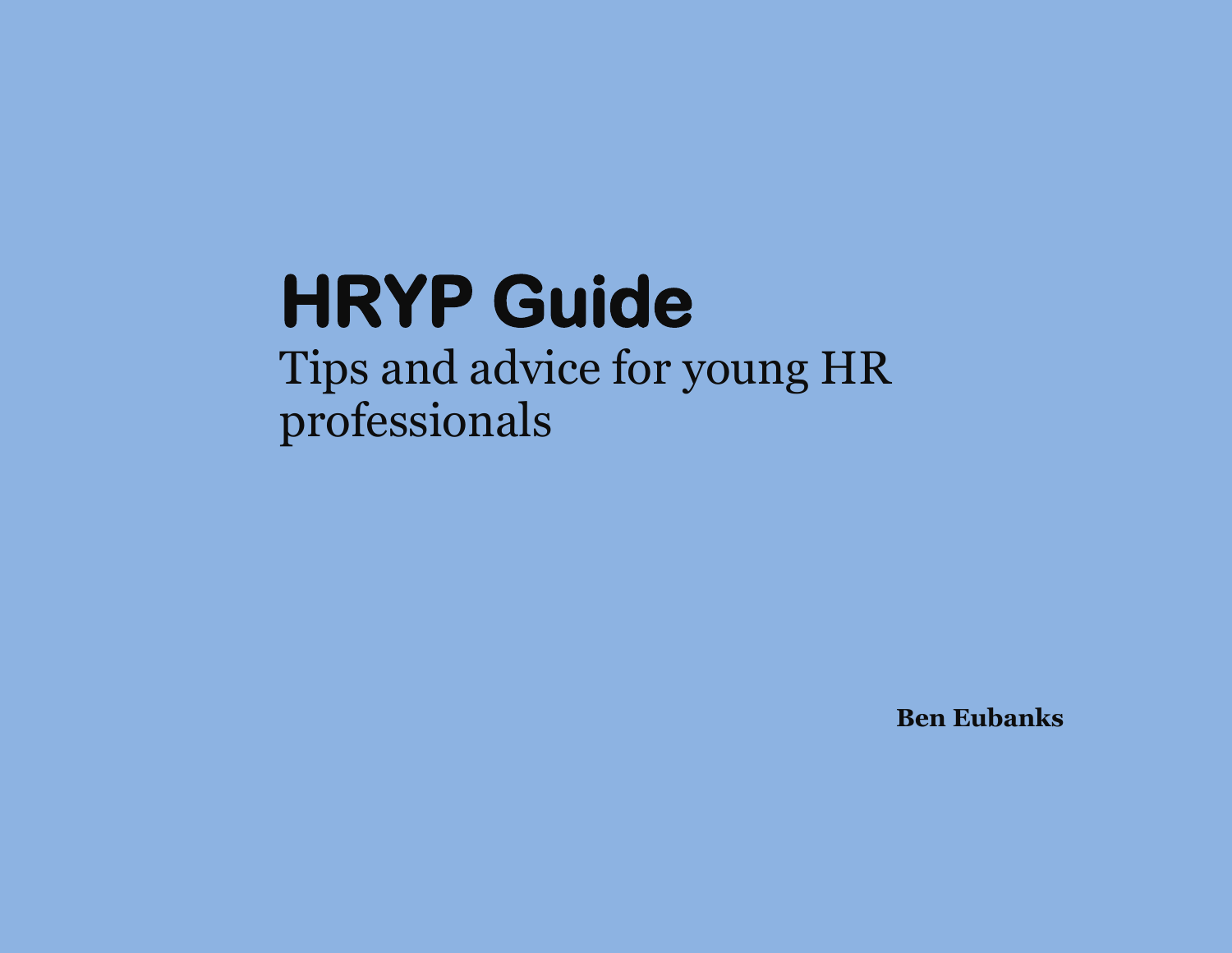*Learn. Teach. Lead.*

# **Copyright**

This work is licensed under a [Creative Commons Attribution-NonCommercial-](file:///C:/Users/Eubanks/AppData/Roaming/Microsoft/Word/href=%22http:/creativecommons.org/licenses/by-nc-nd/3.0/)

[NoDerivs 3.0 Unported License.](file:///C:/Users/Eubanks/AppData/Roaming/Microsoft/Word/href=%22http:/creativecommons.org/licenses/by-nc-nd/3.0/) That basically means you can share it with anyone in the world for free, but you can"t sell it, alter it, or claim it as your own. But you wouldn"t do that kind of thing anyway, so it's just a formality.  $\odot$ 



## **Dedication**

This book is dedicated to my wonderful wife, Melanie, and to my new baby girls, Isabella and Maybree. You ladies make my world go "round.

I"d also like to say a quick "thank you" to the people who believed in me enough to give me support through the years. The manager who challenged me, the friend who mentored me, and the countless others who gave me the push I needed at just the right time. I appreciate you so much.

# **About Me**

My name is Ben Eubanks and I am… Well, I"m a lot of things. My day job is a generalist role with a government contractor in Huntsville, AL. When I get off work, I have a few things that take up my time, whether it's volunteering with my local SHRM chapter as the Social Media Director or writing my blog about [human resources and leadership.](http://upstarthr.com/first-time-here) I'm the 2010-2011 Chairman of the SHRM YP Committee. I cofounded an unconference event called [HRevolution.](http://thehrevolution.org/) I've written a handful of eBooks. Told you I did a lot! In my spare time I write, read, volunteer, and play with my kids. Want to connect? I"m on [Twitter,](http://twitter.com/beneubanks) [LinkedIn,](http://linkedin.com/in/beneubanks) and you can always hit me [via email.](mailto:ben@upstarthr.com?subject=Rock%20Your%20Chapter%20Feedback)

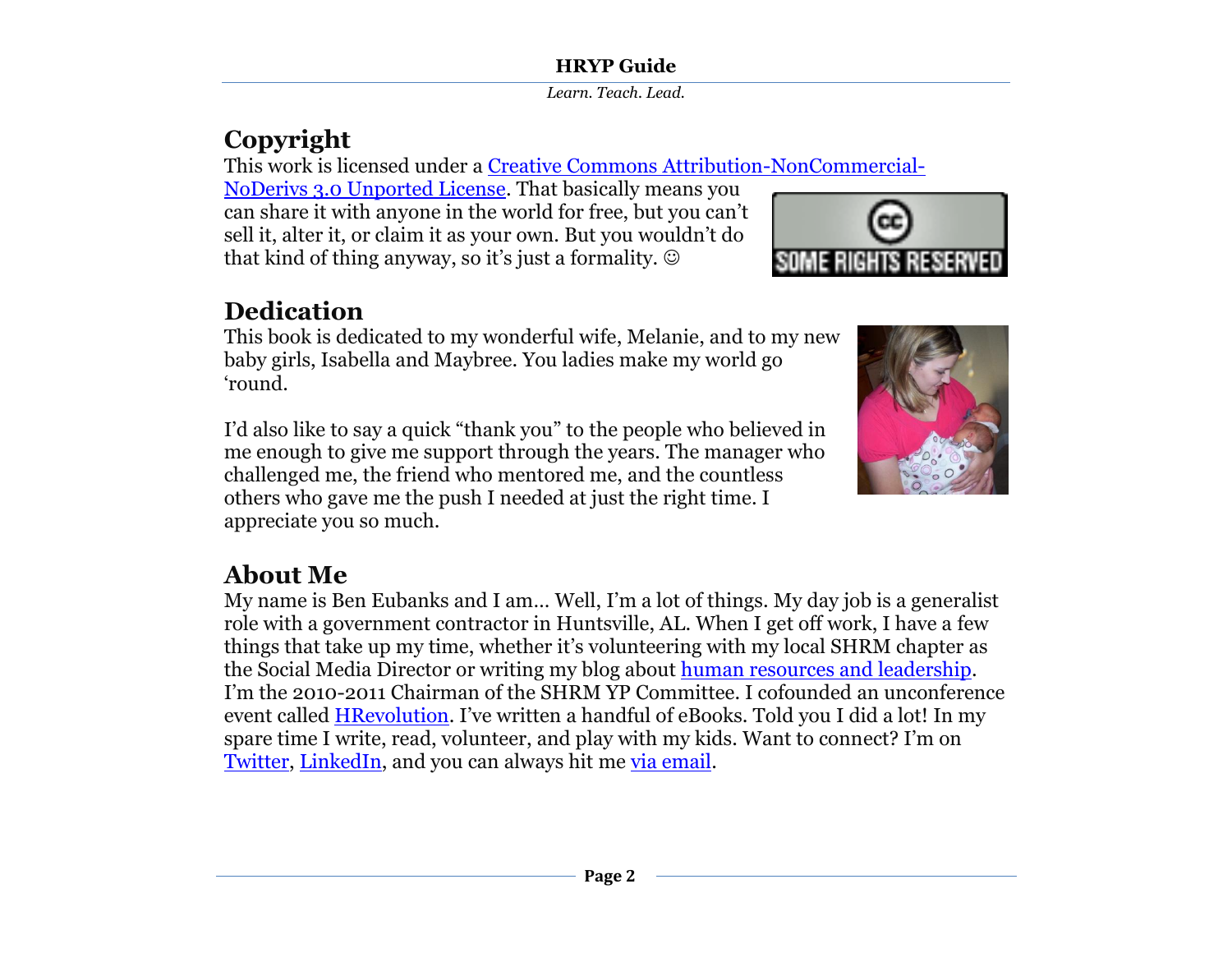*Learn. Teach. Lead.*

## **What the heck is an HRYP?**

HRYP stands for "human resources young professional." Yeah, sounds like a mouthful, so HRYP is the easiest way to say it, 'kay? :-) HRYP is an initiative kicked off by SHRM's go-to guy for everything on the "young professional" end of the spectrum--Chuck Salvetti.

I had the pleasure of meeting Chuck at [SHRM10,](http://upstarthr.com/shrm10) and since then I've learned more about what they are doing for young professionals in the HR space. I have to say... I love it. [My goal from the very beginning](http://upstarthr.com/about) was to serve as a resource for those just getting started in human resources, and the HRYP initiative is something that closely aligns with my own goals. In short, I"m *pumped.*

With that in mind, I have built a series that links together the strengths and knowledge of some of my trusted resources in the HR industry and the questions/needs of the HRYP community. I am an active participant in the [HRYP group on LinkedIn,](http://www.linkedin.com/groups?home=&gid=2911442&trk=anet_ug_hm) and I encourage other young HR pros to join (I'm also a fan of the [HRYP Facebook group,](http://www.facebook.com/group.php?gid=106579432708717) but I don't participate there as much). I have had some interesting discussions with the people there, and I am excited to share some helpful information with non-HRYPs related to those conversations.

If you know someone who"s considering HR or is new to the profession, I would greatly appreciate it if you could pass this guide along to them. It would mean a lot to me, and I know they would appreciate it as well. Thanks!

I'm going to get into the good stuff, but I thought I would end the intro with this quote. It's quite fitting.

*Every age fraught with discord and danger seems to spawn a leader. -Dan Simmons*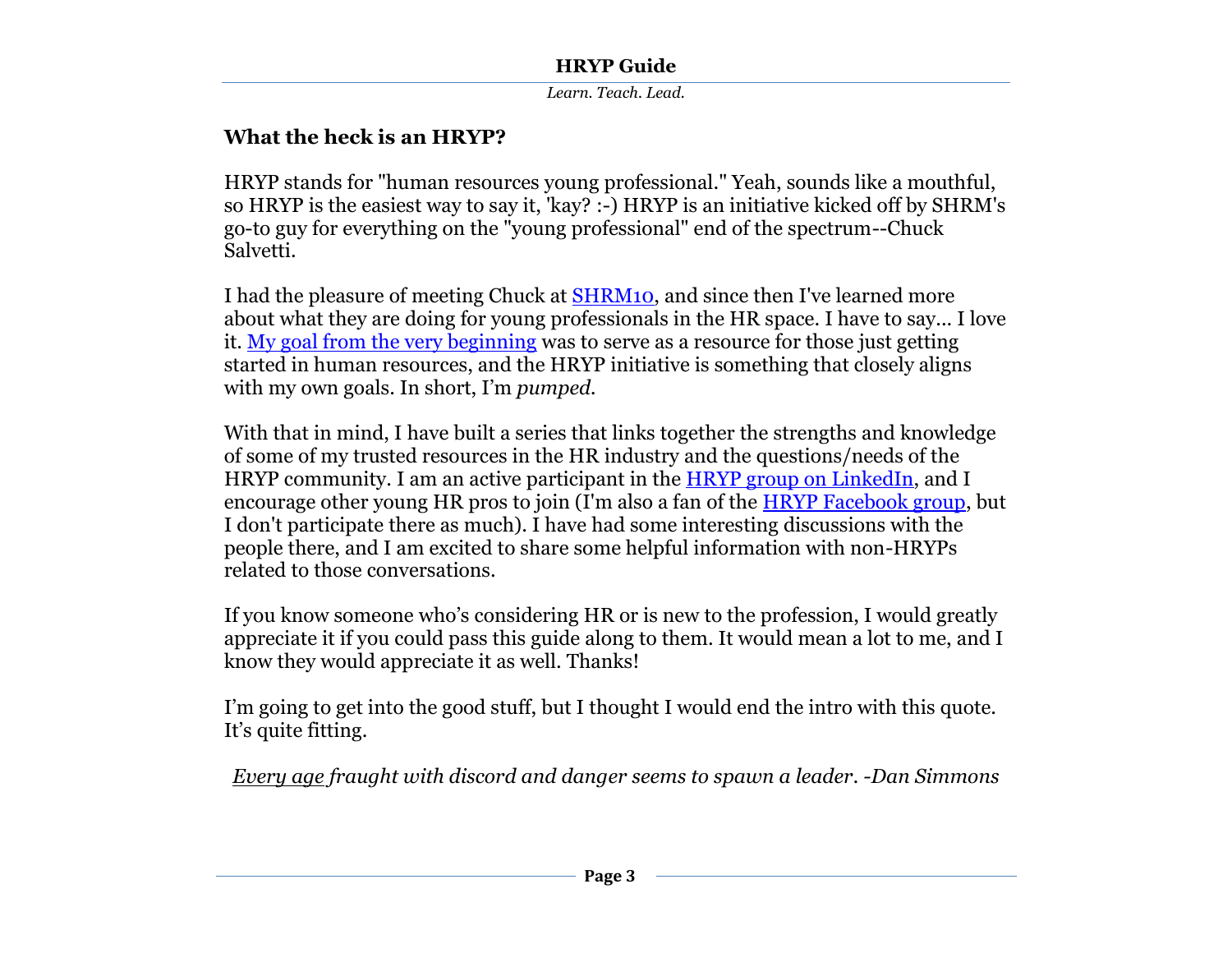*Learn. Teach. Lead.*

#### **The top 3 concerns of young professionals**

I started researching the problems and issues faced by young HR professionals, and three recurring themes kept appearing.

- **Lack of credibility**
- **Lack of challenging work**
- **Lack of a definite career path**

I uncovered these issues by asking the following questions to the HRYP LinkedIn group.

- 1. If you could talk with a handful of HR professionals on the Director/VP level, what would you ask/tell them?
- 2. What is one frustration you have as an HRYP?
- 3. If there was an ideal outcome to that frustrating issue, what would it be?

Below you'll find a few responses to those questions by the HRYPs out there. If you're working near one, you might want to take notes for later (heck, you could even ask them yourself!).  $\odot$ 

#### **Samantha**

- 1. I would want to ask each of them how they chose HR as a career and what path did he or she take do to become a Director/VP (career and personal)
- 2. I can only say one?!?!? I think the main frustration that I have now is how HRYP are viewed. Despite how hard we work or show our credibility, I feel that some HR professionals don't take HRYPs seriously and/or want to keep them at a certain level regardless of performance because "that's how it's always been done". Some times I believer there is some reverse age discrimination going on.
- 3. An ideal outcome would be for everyone (all HR professionals young and seasoned) to have open minds and work together and share ideas as colleagues.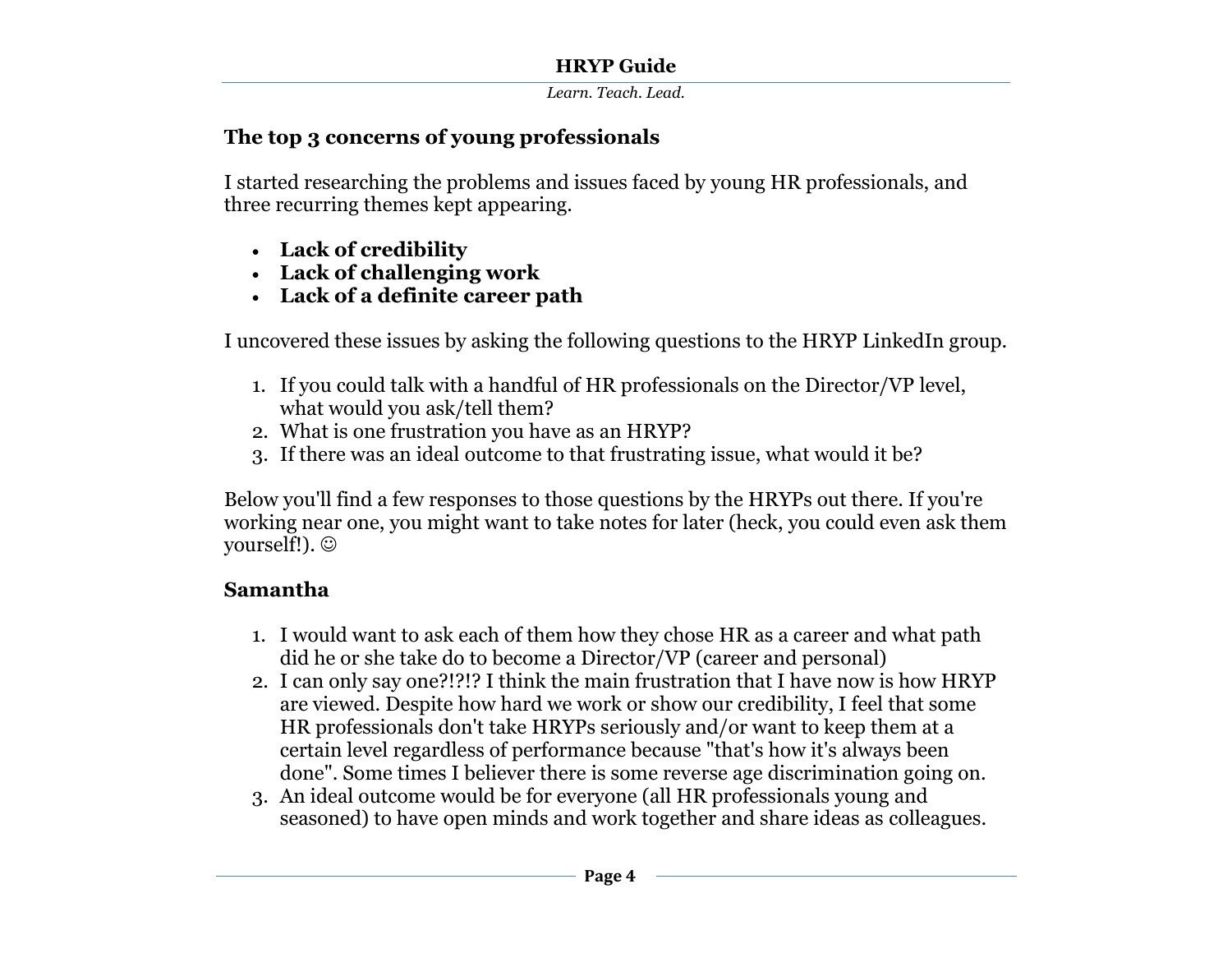*Learn. Teach. Lead.*

Not worrying about how old someone is or what someone should or shouldn't know.

#### **Pamela**

- 1. I would love to know what they were thinking at my age. More specifically, did they have a 'plan' for the direction of their career or were they simply stumbling along and eventually realized where they'd like to go.
- 2. As a fellow HRYP, my ultimate frustration is exactly what Samantha mentioned. Sometimes it is very difficult to be taken seriously by department co-workers as well as other co-workers. Unfortunately, even though my resume demonstrates my proven abilities over the last 4 years, I am still looked at as a 'newbie' in HR. My city is in a smaller market and I am confident that I am the youngest HR Professional in this area. When I attend local SHRM meetings, I feel obligated to stay quiet through the meeting.
- 3. My ideal outcome would be to allow all members of HR to speak and voice their opinion. There are a few different generations working together in my department. The department should take advantage of each of the strong characteristics of each generation. No one should be made to feel less superior because of something they clearly cannot change.

#### **Jenilee**

- 1. I would love to know what they wish they knew when they were starting out in HR, and what pitfalls they would avoid.
- 2. As an HRYP, employee relations can be challenging when some employees with long tenures don't think an HRYP is equipped to deal with the situation.
- 3. Ideally, in this situation a more senior HR person would partner with the HRYP, while at the same time trying to give as much primary responsibility as possible. If this is not possible, then you just have to do your best and make sure you're prepared. HOWEVER, at the same time I realize that HR is seen as a very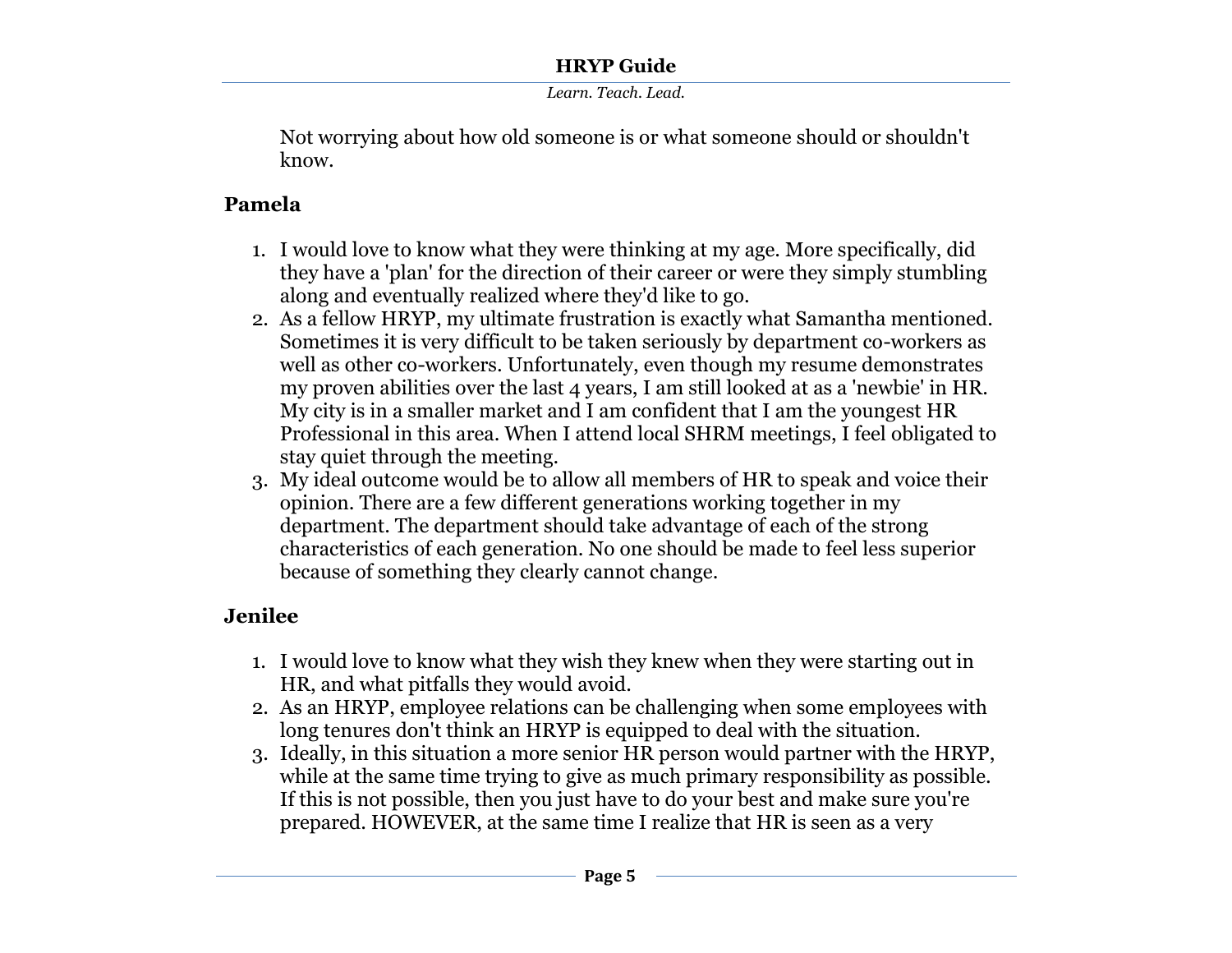#### *Learn. Teach. Lead.*

experience-driven field (I think because there are always "firsts" and unpredictable situations). So, I also have to remind myself that it's ok if I have to wait for some time before ALL employees, junior and senior, are comfortable.

## **Colleen**

- 1. I would love to ask them how they got started in HR, was it just by chance that they were placed there or did they choose to be in HR.
- 2. I think one frustration of mine is proving myself to more tenured HR professionals that I can actually do the job. It"s hard being so young in this profession because you wind up being an HR assistant for years before you are promoted into a more junior role.
- 3. My ideal outcome would be to have a career path laid out for me when I start a job, so I know that I am not going to be stuck in a lower level HR position forever.

These are but a few of the responses to the discussion, but they all hit on those same underlying themes of credibility, challenge, and career path.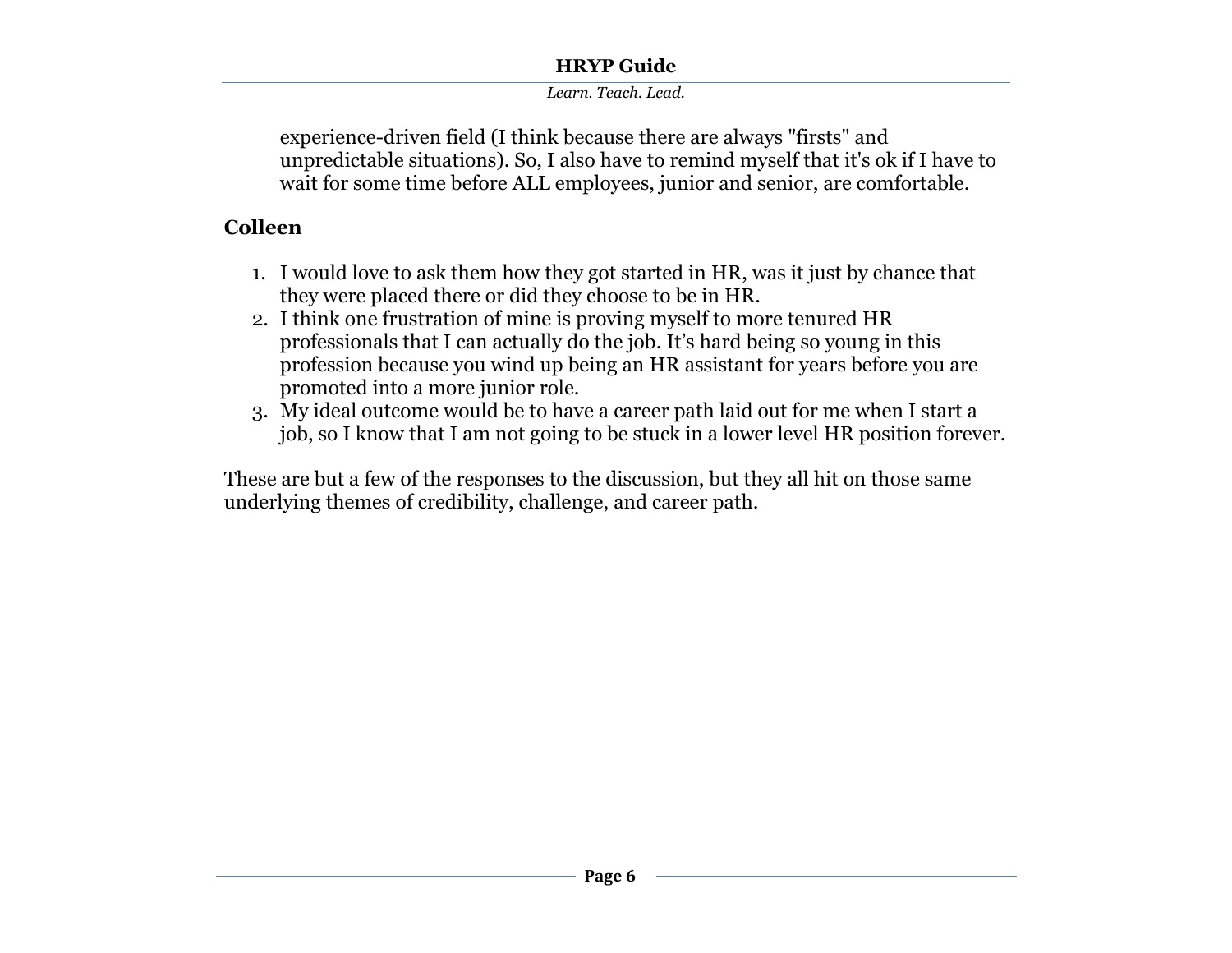*Learn. Teach. Lead.*

## **How to gain credibility (when you have none)**

Credibility. Some of us have it, and some of us don't. How can you build and maintain it? If you've lost it as a result of a dishonest action or some other similar factor, then that's one thing, but it's a whole other issue when you are starting from scratch. How can you establish credibility when you have none to begin with?

#### **My thoughts**

I get it. You have to build credibility over time by completing the work (and doing it well!) that is assigned to you. Well, what if you've mastered your work but your manager won't let you do anything that requires more responsibility? I suggest carving out time each week (even as little as 30 minutes can make a difference) to work on things that stretch you and help you develop within your career. While it may not affect (or be appreciated in) your current job, it should be something valuable that can be used at some point in your career.

## **Three ideas for building credibility**

- Try to spend more time with the people who need to see your work to evaluate your credibility. If you truly are, then it *will* shine through.
- Do little things like showing appreciation for the efforts of others and informally mentoring new people. It helps you to build a base of people who will vouch for you.
- Take responsibility for problems and solve them. This opens more doors than you ever would have imagined.

## **From the top: six people on my "credible" list speak out**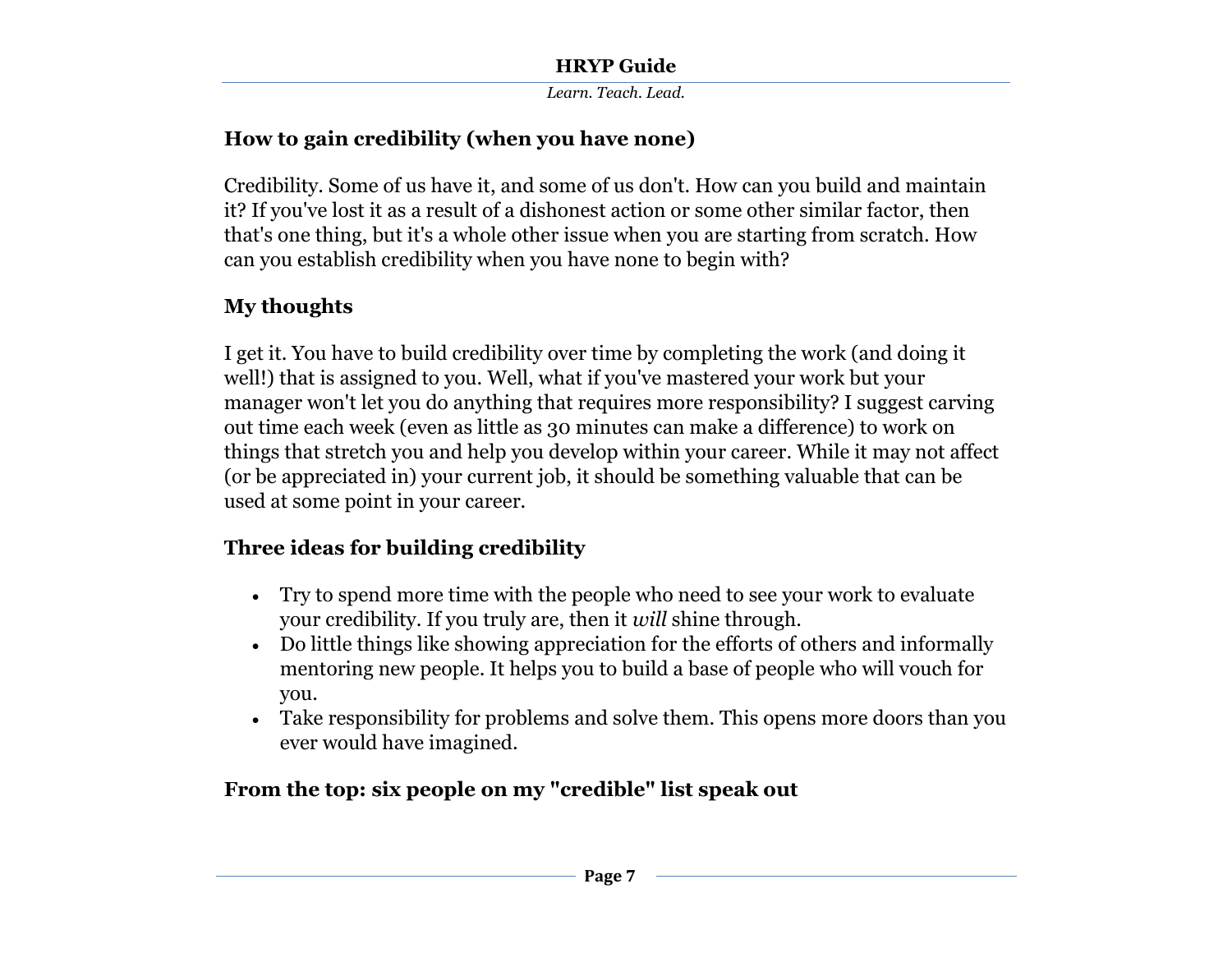*Learn. Teach. Lead.*

- Problem: Lack of credibility
- Question: How can a new HR pro establish credibility?



Credibility is so essential to being able to get a job done and to have any degree of influence or impact on decisions or change. For a new HR pro to establish credibility, it starts with, for me, *doing what you say you are going to do*. It continues on to saying, "I don't know but I'll research that for you" when you are asked a question you don't know the answer to and not making answers up or guessing on the fly. It means even if you think you know the

answer, you keep researching until you are sure. Then, owning your advice and recommendations - if you missed something, if you advised improperly, if you made a mistake - own up to it and be prepared to articulate what you can and will do to correct it this time and to ensure it doesn't happen again. *Credibility means being consistent with your opinions and values* and not tailoring them to suit a particular situation to gain an advantage, to not rock the boat or to be liked. It means being professional and not joining the office grapevine.

HR is not rocket science. *I can deal with mistakes but once I can't/won't deal with credibility issues for long*.

## **Lisa Rosendahl[-blog-](http://www.lisarosendahl.com/)[@lisarosendahl](http://twitter.com/lisarosendahl)**



Become so knowledgeable that people seek **you** out. Getting certified helps! Never stop learning!

Become a true resource for your company. Even if someone asks you a question and you don"t know the answer, get back to them in a timely manner and *give them additional information they may find helpful* as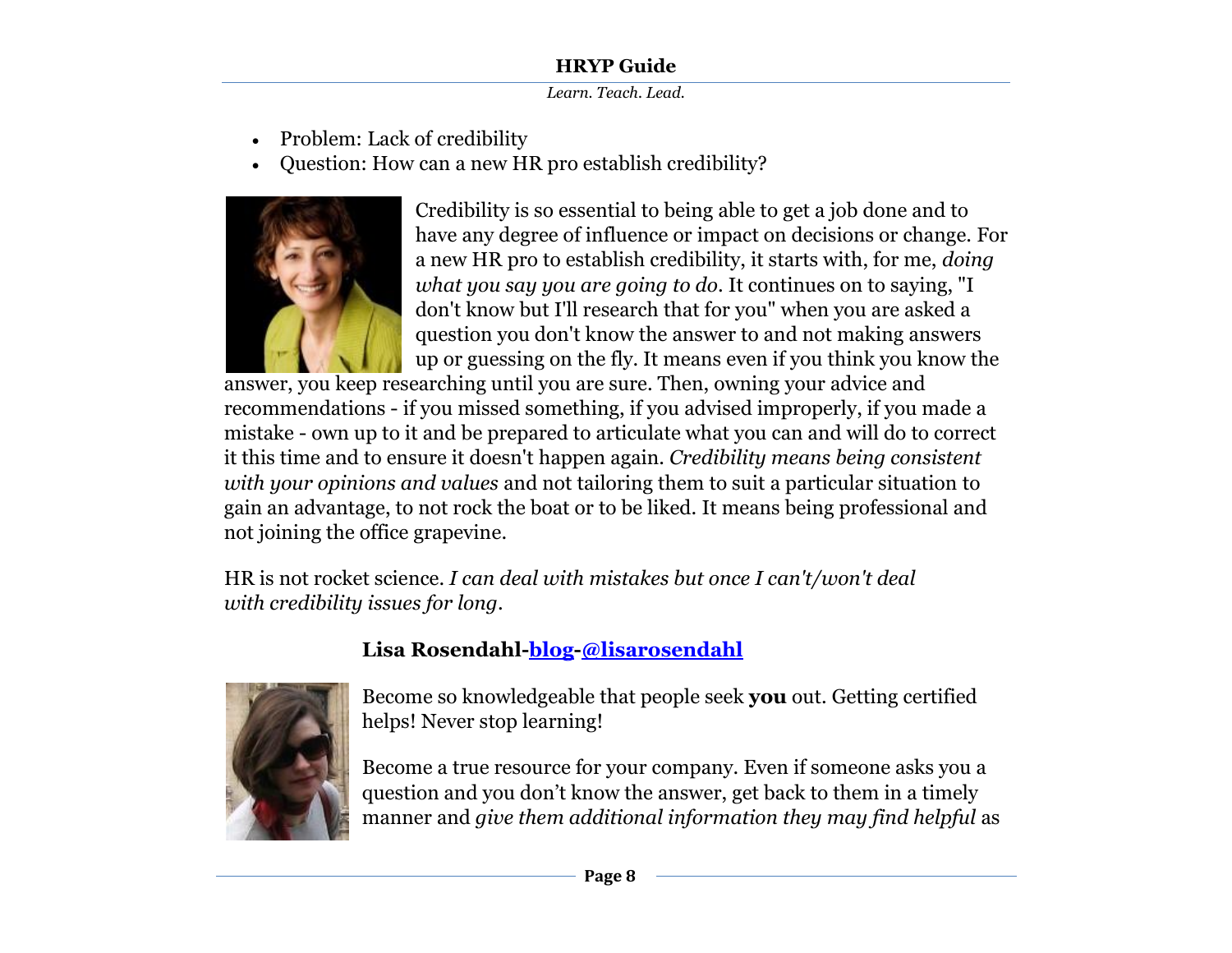*Learn. Teach. Lead.*

well. Become knowledgeable about your company and HR"s role in it. Know how can you best help and meet the needs of the company and employees.

Keep up to date on new laws coming out, become knowledgeable of what the company you work for does and how you can make them more successful from your position: save the company money, train their workforce, anything to stay competitive, etc.

## **Stephanie Walsh[-LinkedIn-](http://www.linkedin.com/in/swalsh2)[@thewitchinghr](http://twitter.com/thewitchinghr)**



Starting out in HR is like starting out in any other function: you have no track record. It doesn't matter if you're just out of school or changing careers. What you need to do quickly is *establish a track record of effectiveness* that includes being focused on learning and committing to the team.

Above all, you must begin to *produce results*. Whether you"re coming in ahead of time on projects or doing your work right the

first time, what you want to establish is the reputation of being able to do whatever is asked of you quickly and thoroughly, with no drama. In short: become the dependable, [go-to person](http://www.rockethr.com/how-to-become-the-go-to-person/) in your department or organization. Your age, gender, or other perceived limiters will disappear. You"ll be sought out for your ability to deliver results. *That's credibility*.

## **China Gorman[-blog](http://chinagorman.com/)[-@chinagorman](http://twitter.com/chinagorman)**

Credibility takes time to build and seconds to destroy. One thing that we will all do is make mistakes. Generally speaking, people want to blame others for their mistakes. In a lot of cases, that may be right.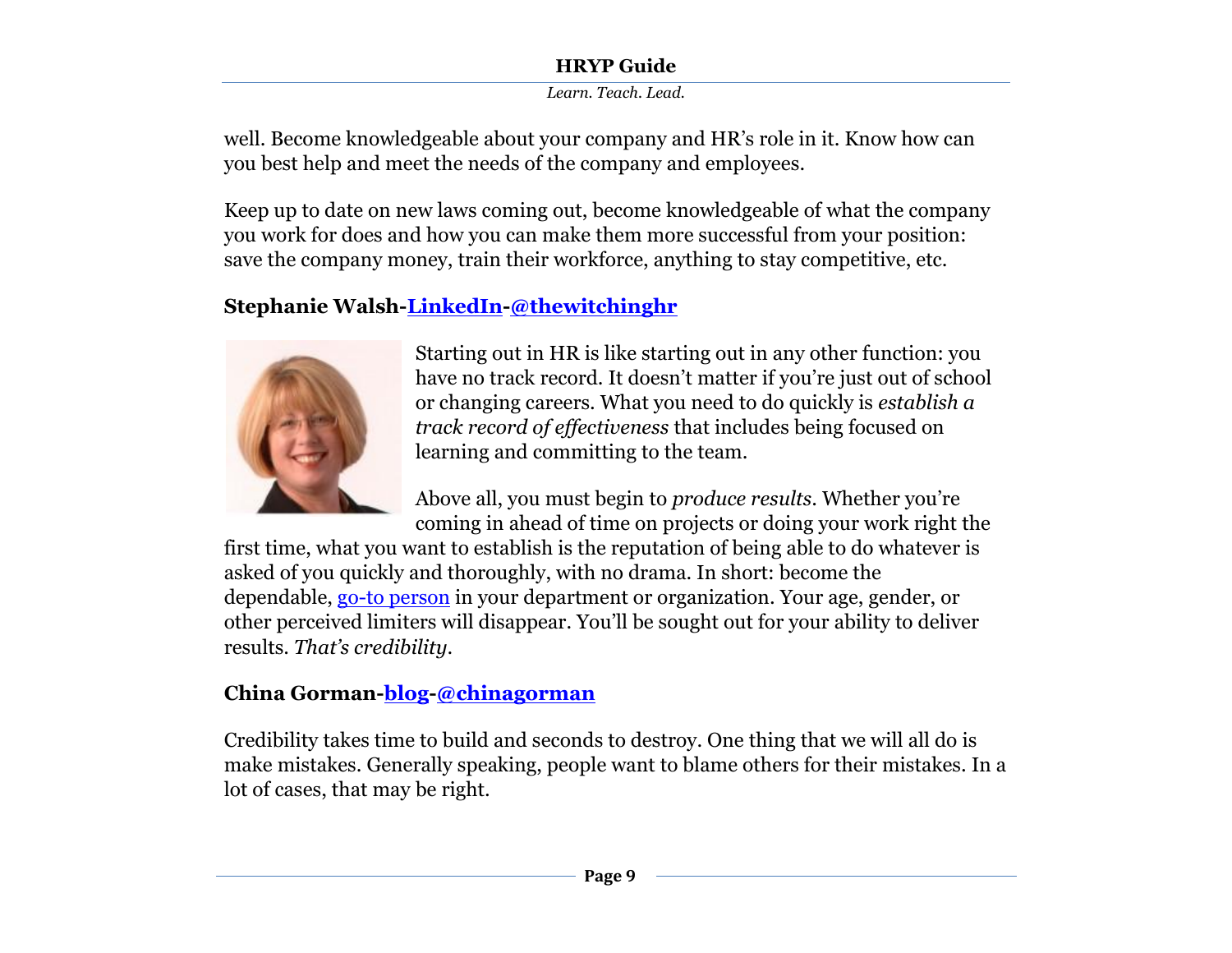*Learn. Teach. Lead.*



However, credibility can come by *excelling in the face of challenges*. Be willing to accept your mistakes and learn from them but not only that-take responsibility for making it right. In other words, tell your customer (clients, team, etc...) what went wrong and what steps you are taking to fix the problem **and** what steps you are taking to make sure that it doesn't happen again. Generally speaking, *people don't expect perfection. But most people* 

*(hopefully all) respect honesty and integrity.* Those two things are the foundation of credibility.

## **Rusty Brand[-LinkedIn-](http://www.linkedin.com/pub/rusty-brand/b/469/a39)2010 NASHRM Chapter President**



I've never really had much of an issue with credibility. To me, it's always been about three key points. *Be straightforward, honest, and consistent*. There are ways to get things done even when you don't (yet) have the credibility you need. When trying to push something forward, garner support from multiple stakeholders, build momentum, and even if you didn't have the credibility/authority to drive the process from the beginning,

you'll be looped back into the process when it comes time to make it happen.

## **Allen Robinson[-blog](http://logicwriter.org/)[-@logicwriter](http://twitter.com/logicwriter)**



I don't know who said this but it has been out there for a long time. The quote is this: *Leaders lead*. If you want to be an HR pro, I think you need to have leadership qualities and you have to lead, So one thing I thing I think a newbie to HR should do to establish credibility is to *seek*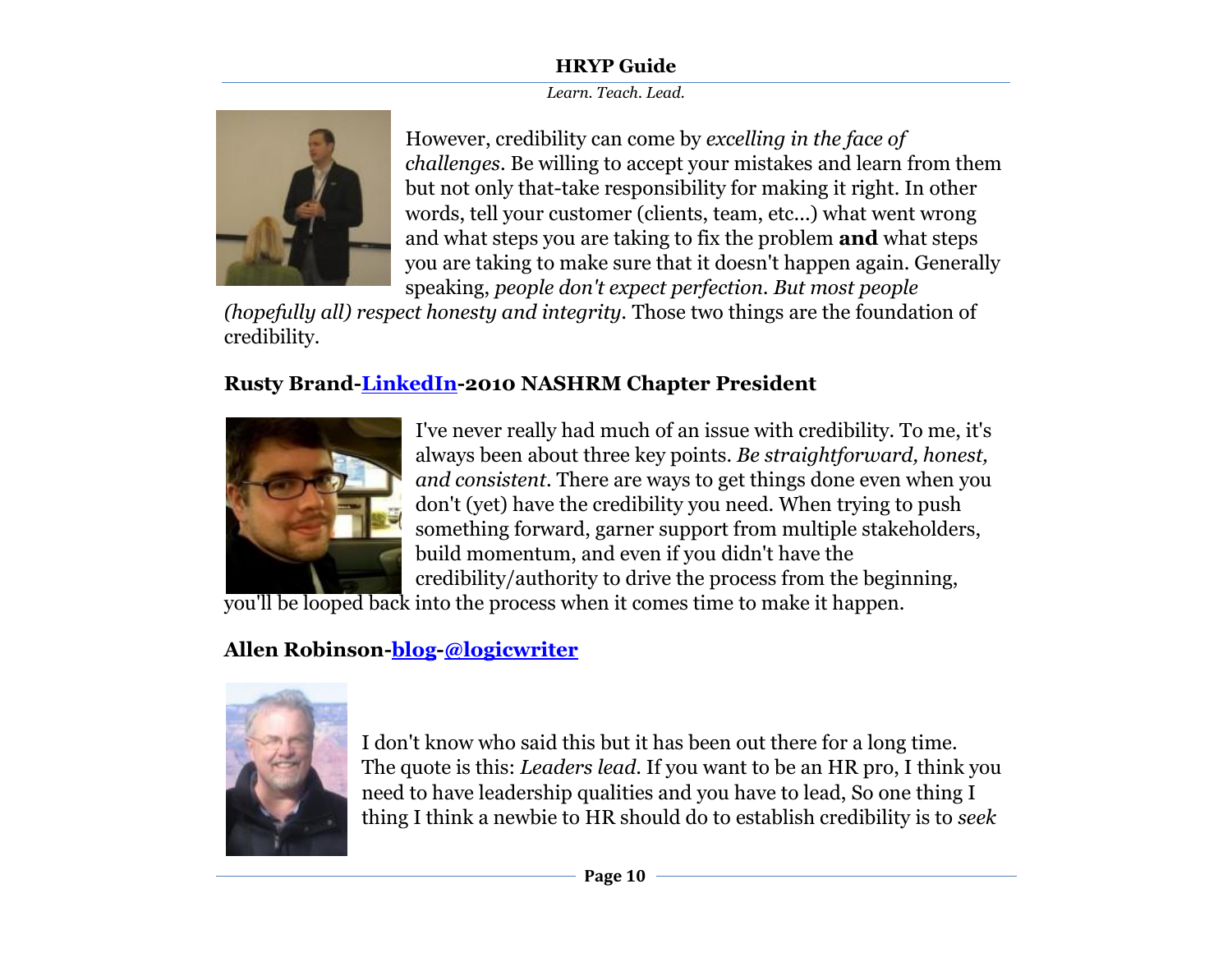*Learn. Teach. Lead.*

*out, find, follow and pounce on any and all leadership opportunities* that come their way.

These opportunities can come in many different forms or shapes. Here are some that might be available to a young HR pro:

- A leadership capacity in your place of worship
- PTA
- Neighborhood association
- College/High School Fraternity/Sorority Alumni Association
- Volunteer committee at work (United Way, Safety, Project, Holiday party)
- Car Club
- Local Not for Profit Agency or Board (like a local SHRM chapter)
- Local/Regional Charity event
- Youth Sports League

This is a short and simple list of some potential leadership opportunities. Often times with these types of groups there is a dearth of involvement, let alone leadership. *So this will give you an opportunity to shine without having to be highly skilled, experienced leader*. Furthermore, with some of these groups you will get opportunities that you might not otherwise get at work.

[Certification](http://upstarthr.com/hr-certification) is another way that a young HR Pro can establish credibility. Receiving your [PHR certification](http://upstarthr.com/rock-the-phr) will demonstrate to everyone in the community that you know your stuff and are serious about what you are doing.

Credibility can also be established by *doing the right things everyday*. If the young HR Pro always dresses properly (whatever that may be for the organization), gives their superiors more than they ask for, carries a positive outlook and always has an upbeat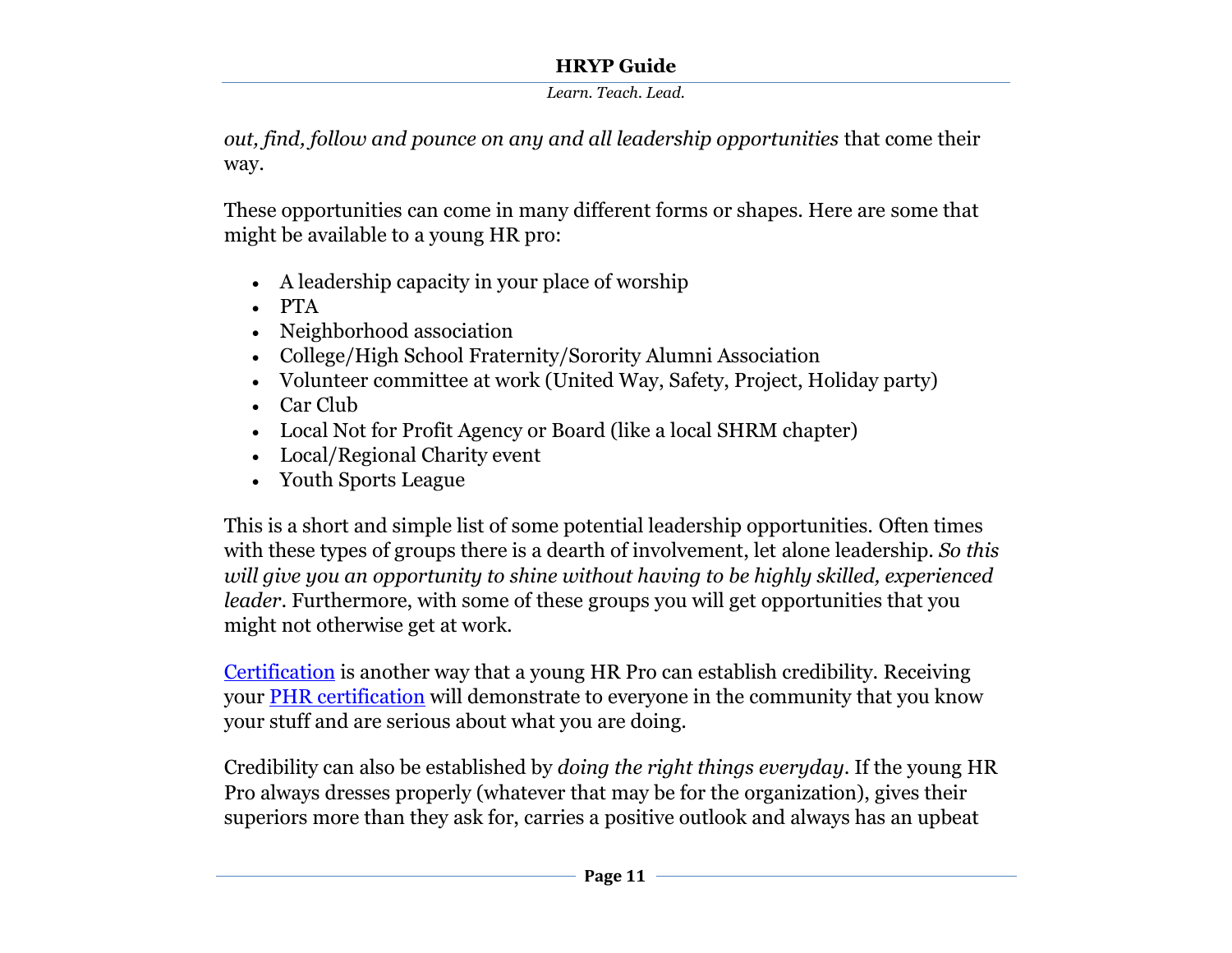*Learn. Teach. Lead.*

word for all, then this will tell the world a great deal about them. This list is not all inclusive but my point is this; do the right things every day and make sure that everyone knows that you are doing this. Keep a high profile within the organization.

**Dave Ryan[-blog-](http://hrofficial.com/)[@davethehrczar](http://twitter.com/davethehrczar)**

## **Stop and think.**

Do you have something to add? How did you start building credibility from scratch? How much of a role does credibility play in someone's career?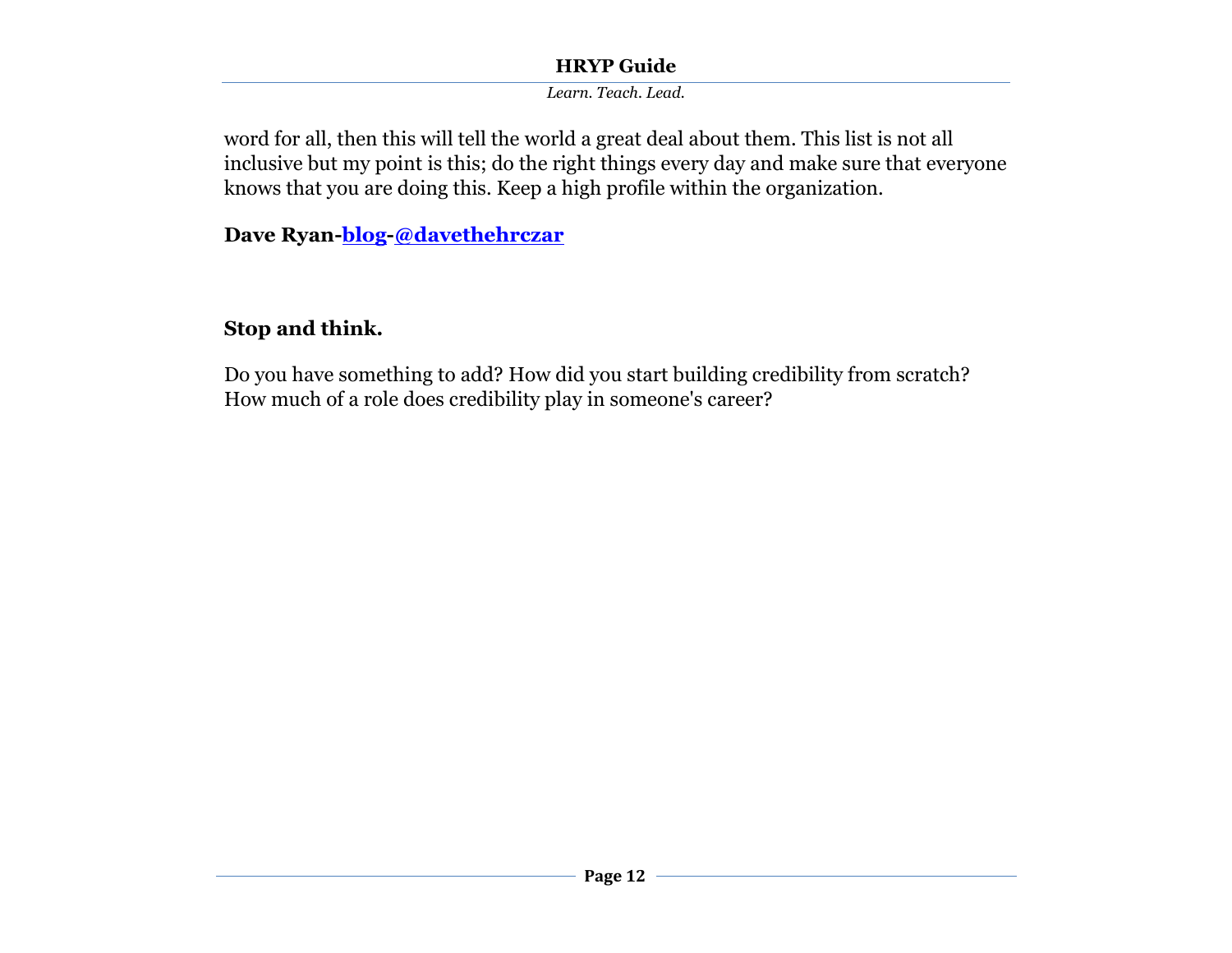*Learn. Teach. Lead.*

## **How to find (or create) meaningful work**

I've talked before about [meaningful and purposeful work.](http://upstarthr.com/work-with-meaning-and-purpose/) We all want to know that our work is more than just another hour wasted like a rat in a wheel. But how can we find (or make) meaningful work for ourselves?

## **My Thoughts**

I think one of the biggest things that can set you apart as a professional is to have some enthusiasm and passion for what you do. You can know all the legal stuff, be able to coach a manager, and document an investigation flawlessly, but if you don't have a positive attitude, people won't want to be around you.

Smile, darn it! Act like you're glad to be there. You might be surprised to see what happens if you do that often enough. And if you just hate your job and can't stand it day in and day out, then please (*please!*) get out. You're making the rest of us feel horrible too with your [lack of friendliness.](http://www.kamaletalent.com/friendliness-and-personal-development/) This topic of passion at work is something I feel... Um, *passionate* about.

## **From the top: six people I respect give their thoughts**



Be credible, pay your dues with a smile, be willing to do what needs to be done to get the job done, and see beyond the job right in front of you to anticipate what can be done. There is a lot going on in an HR Department and as the manager and supervisor, I can't be everywhere and can't oversee everything. I need people working with me who I can count on to get the figure out how to get the job done, to solve problems when they arise and to work

nice with others. So a new HR pro thinks they are just paying their dues - which they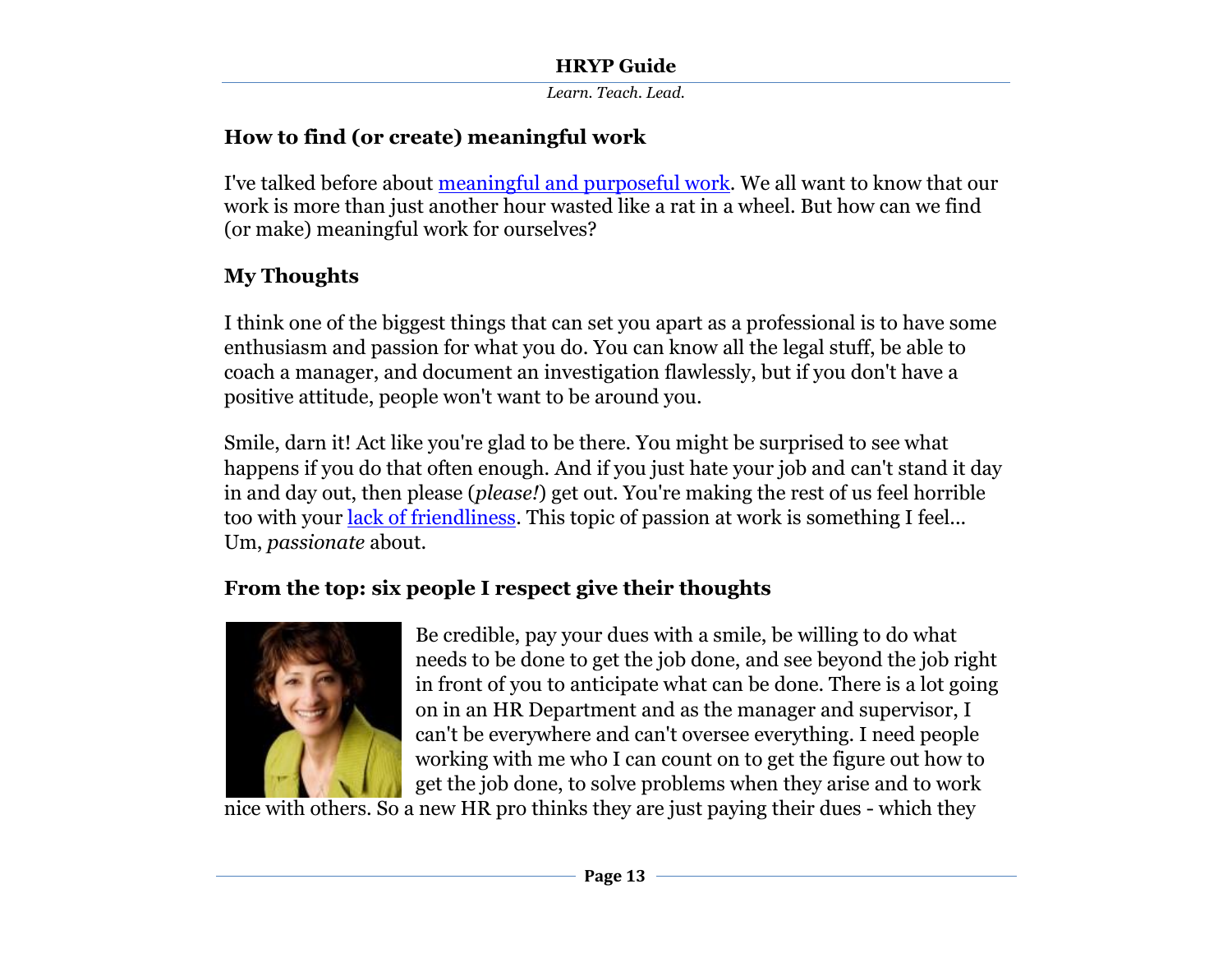*Learn. Teach. Lead.*

are - but there is much more to it than that. I am looking for how the work is being done and looking for performance that I can trust. Once I see that, the less routine, more challenging work will come your way until you cry uncle.

My military experience and education opened the door for me initially however developing solid relationships, being true to my word and always learning have been keys to my continued success. I have been fortunate to work for people who have provided me with the opportunities to learn, to contribute and, of course, to make mistakes. You don"t have to join the Army to be successful in HR, but having an open mind, a willingness to understand issues from another"s perspective and strong critical thinking skills will separate you from the masses.

## **Lisa Rosendahl[-blog](http://www.lisarosendahl.com/)[-@lisarosendahl](http://twitter.com/lisarosendahl)**



- Find a good mentor or manager at work that will put you on new projects or act as your "agent."
	- Be aggressive in asking for new assignments, positions, projects
	- Use every advantage to get in front of people and speak

When I first started out in HR I was a lowly clerk that handled data entry and pushed paper all day. I knew I was destined for more. In less than 9 months I had been promoted to a recruiter. How did this happen? *I made it a point to come in early and work a little late, I asked a lot of questions not only about HR work but about the business and products we were producing, and built relationships with the management/employees/and corporate HR employees*.

I was lucky to be given a new manager who wanted to mentor me and when I did a good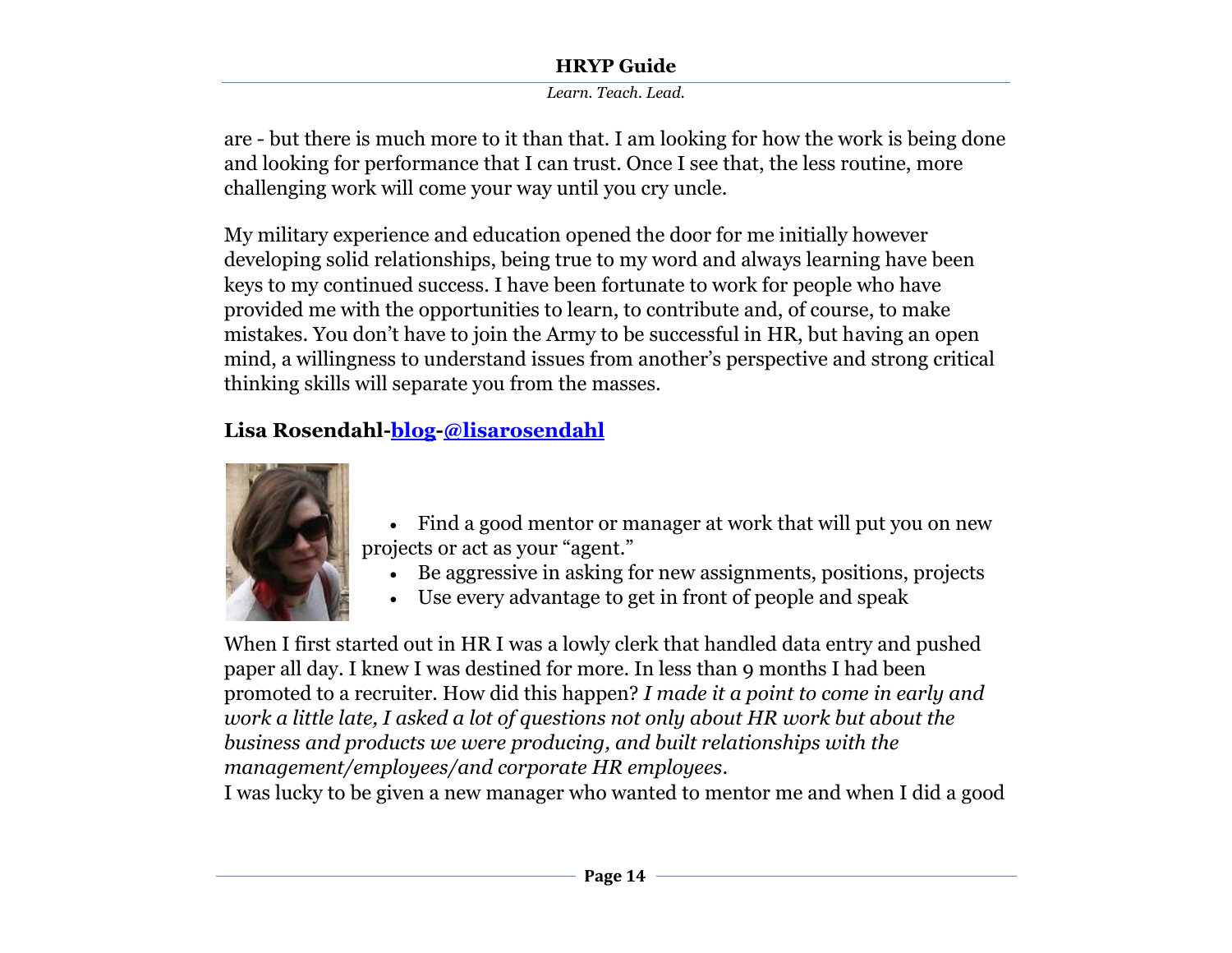*Learn. Teach. Lead.*

job he put me on tougher assignments. But my co-workers heard and noticed too. And, good or bad, they would suggest me for tasks.

At one point I was told I was going to present a supervisor training class over lunch. It was my first one ever and I was terrified. Not only of the public speaking but because I had no background on the topic- but that's another story. Needless to say I came off as stiff and boring, and people kept falling asleep during my presentation. Later, at the same company, I received a new manager who pushed me to continue speaking in front of people and gave me good advice – ditch the PowerPoint, use stories, and make it interactive. Not only did it make it more fun for me but it helped my audience remember the information better. Plus, I realized speaking well in front of a group is a powerful thing. People remembered me and came to me for advice and help.

One day I heard that the company was going to open 2 new facilities and I knew that one of the HR managers that I really wanted to work with was going to transfer there. I went to him and said "I want to help you set up the office. You know I"ll do a good job for you." Strangely it worked. But what surprised me more was that when I told my coworkers I got the transfer they weren't surprised – they said they all knew it was going to be me, that I was the best fit for that job.

My new manager was fantastic- a good mentor and friend. He pushed me to do supervisor training, get out into the community, get involved, and get to know people. And when an opportunity came up to travel to Maine to help out the facility there, he came to me first and asked me if I"d be interested in going – Knowing I would be. But I also expressed my interest in going to his boss, the HR V.P. I ended up going for almost 2 months. They even offered me an HR Administrator position up there!

## **Stephanie Walsh[-LinkedIn-](http://www.linkedin.com/in/swalsh2)[@thewitchinghr](http://twitter.com/thewitchinghr)**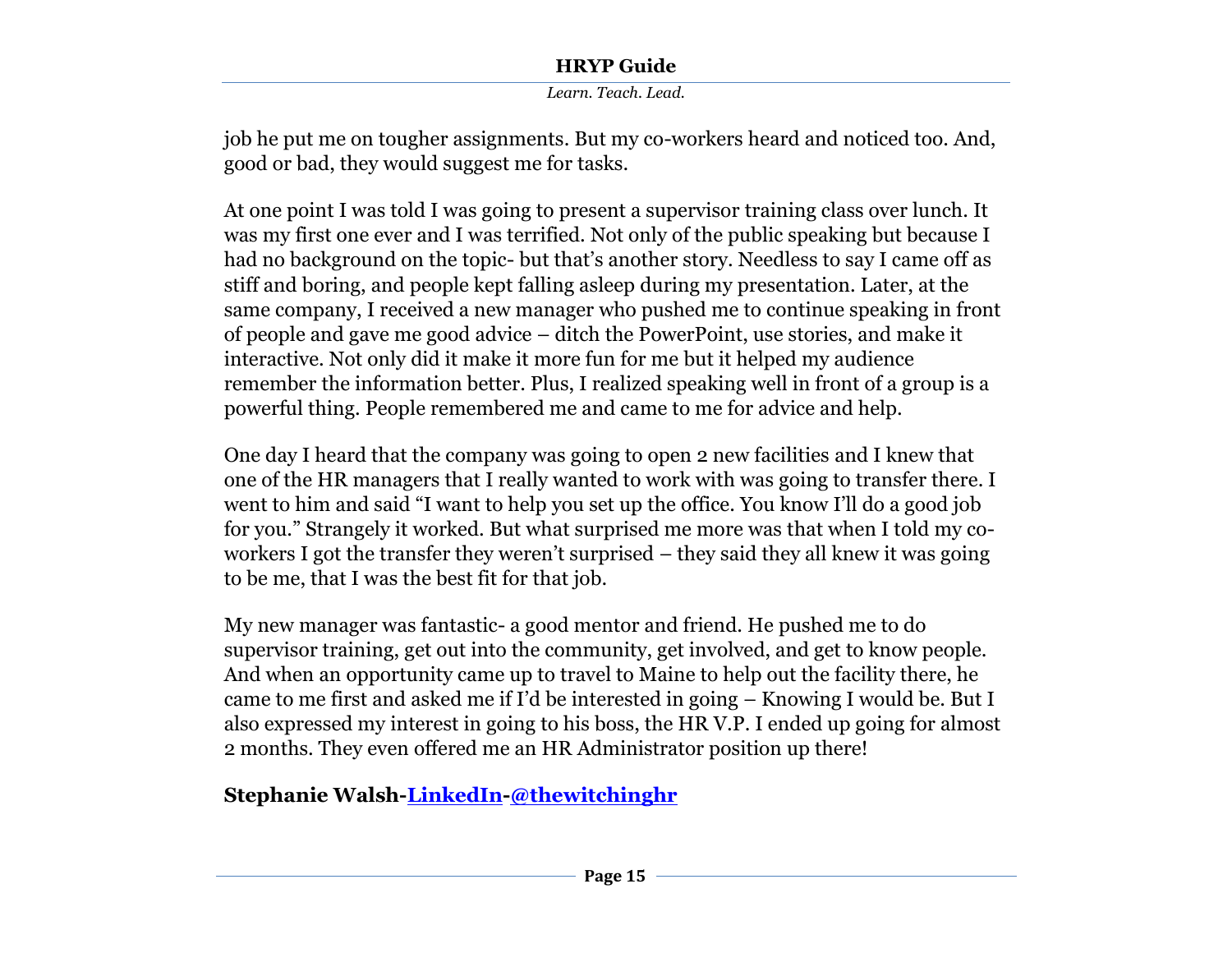*Learn. Teach. Lead.*



## **Do not underestimate the power of paying your dues.**

Once you"ve established yourself as the dependable, go-to-person for your team, you"ll be given more and more "other duties as assigned" that will enable you to learn more and contribute more. Remember, it's not about you; it's about the work of your department and ultimately the success of the organization. Look for ways to do new things that will allow you to contribute more

while you"re learning. But always pay attention to your job duties and do them flawlessly, cheerfully and dependably. You may be surprised how quickly your job duties will be redefined to include more impactful activities.

## **China Gorman[-blog](http://chinagorman.com/)[-@chinagorman](http://twitter.com/chinagorman)**



It's the age old dilemma....**I don't have enough experience to get the job that will give me the experience that I need to get the job**. We've all been there or are there now. Here are a couple of thoughts:

1. Think about your job in a different way. If you are in a role that you are "paying your dues", make sure that you fully understand the role and how it fits into your organization. Get

above the tasks that you do and think high level questions such as "how does what I do effect the business of my company" "is it an efficient process" "what are common questions/issues that arise within this role and how can we address those differently". While you may be "paying your dues", demonstrating creative thinking to your leadership team and being able to tie ideas or solutions back to improving the business of your company will make you stand out among your peers but will also provide that sense of meaningful work.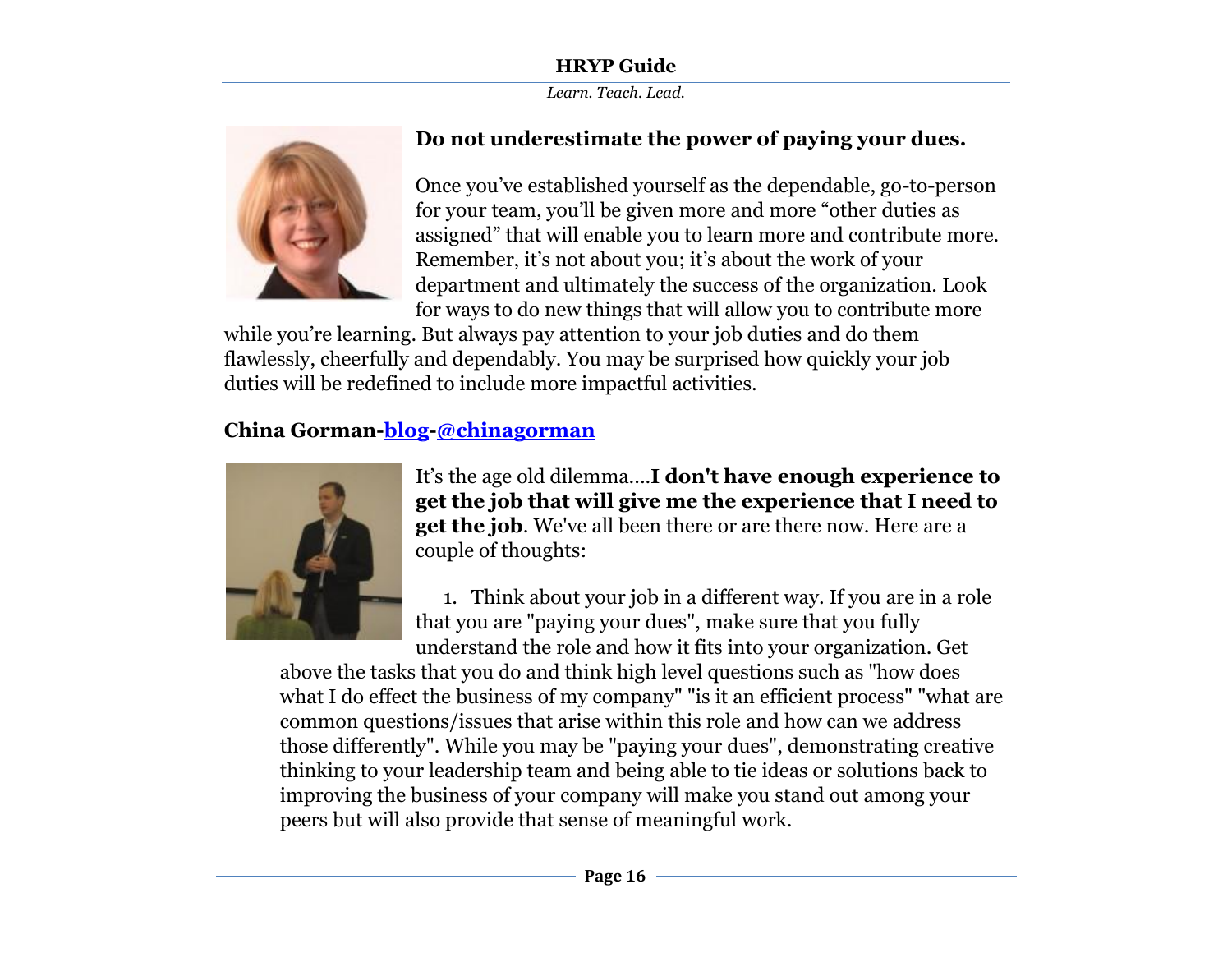*Learn. Teach. Lead.*

2. Make sure that you are learning from your experiences. Some people have several years of experience but it is the same thing over and over. In other words, they have been working for 25 years but it as if they have 1-year of experience, 25times. Don't be that guy! Learn from what you are doing---even if it is not your dream job. Understand the good points, the frustrations experienced by the people doing it, how processes work (backwards and forwards) and how it fits into the overall strategy of your organization (I think I've said that already...get the point?). Prepare yourself for opportunities now or the opportunities in the future will be limited.

## **Rusty Brand[-LinkedIn-](http://www.linkedin.com/pub/rusty-brand/b/469/a39)2010 NASHRM Chapter President**



Complete tasks quickly that you don't find meaningful and devote time to projects that give you satisfaction and a feeling of purpose. I get a lot of satisfaction out of a small portion of my work duties, so I try to finish up what I can and spend my remaining time performing work that is meaningful to me and has long-term benefits for my employer.

## **Allen Robinson[-blog](http://logicwriter.org/)[-@logicwriter](http://twitter.com/logicwriter)**



When it comes to this I have some generational issues here. While the perception may be that the new/younger folks get all of the less desirable work, such may in fact be the case. But if not for the new or younger people who is going to does the grunt work? While it may seem mundane and rudimentary nonetheless all of it is still essential. Were it not, the work would not be done. Completing I-9s may seem like it is not cool, but it is pretty damn important when it is all said and done. If they

are not done properly with great deal of attention paid to detail this can expose the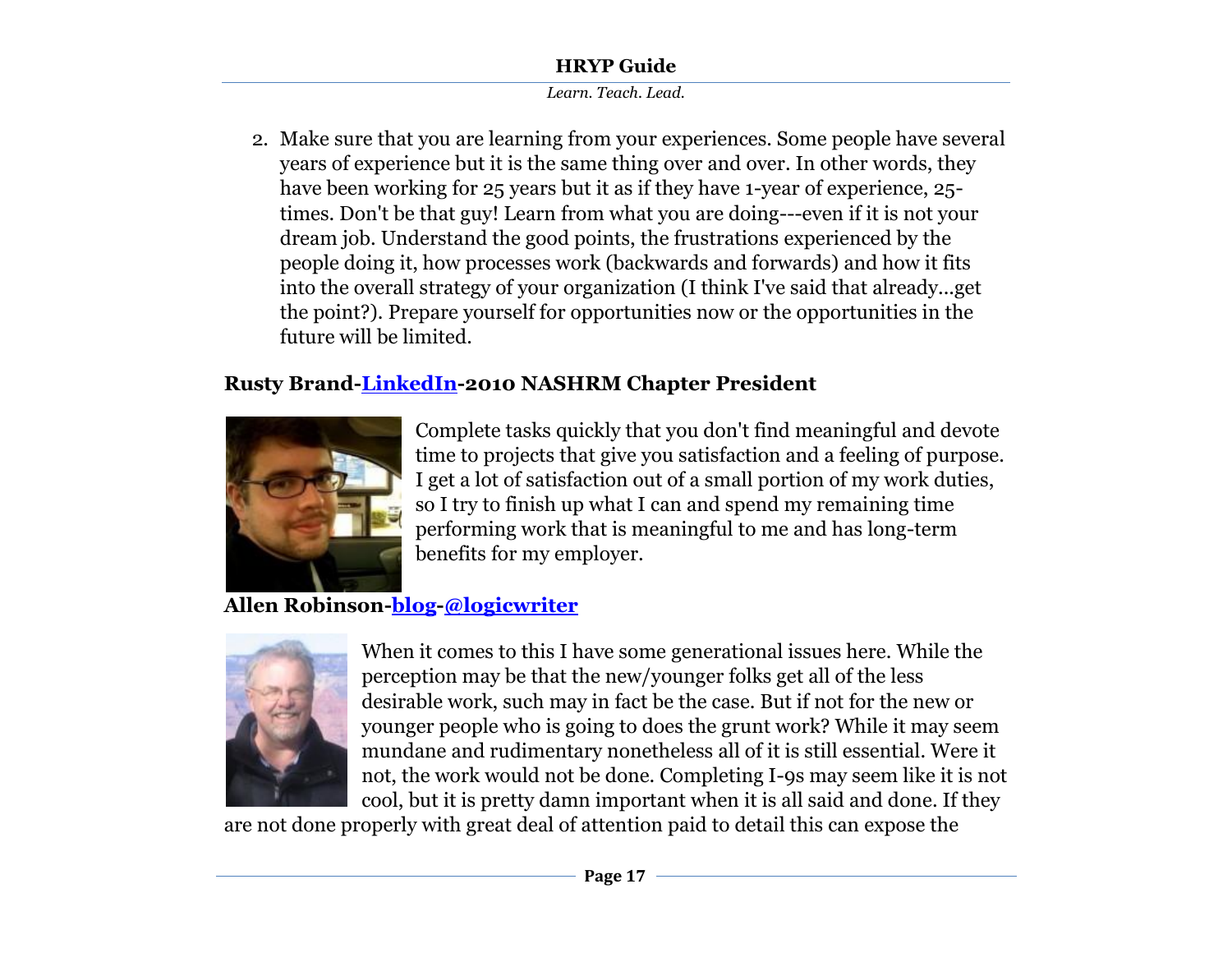*Learn. Teach. Lead.*

employer to a tremendous liability. So while the young HR pro needs to think through the matter and decide if it is really as bad a they think it is.

Now the flip side to this is that if the young HR pro feels that not only are they not being included in the cool stuff, but rather they are being EXCLUDED, i.e. someone is taking a positive action to ensure that they are NOT being given any chance to do any meaningful work; this becomes a different matter. If that is the case I think it is incumbent upon the young HR pro to have a conversation with the superior about the matter, as uncomfortable as that may be.

Somewhat relating Q2 to Q1, if you can't find meaningful work in your job, maybe you can find it in some other areas outside of work. For example as a volunteer leader in a not-for-profit group, you might well find rewarding and fulfilling work.

Last comment about this matter, whatever you do DON'T GO NEGATIVE. If you turn sour, and start making negative comments to anyone about this, you will have fallen on your sword. *There is more than enough negativity in the workplace already - don't bring more!*

## **Dave Ryan[-blog-](http://hrofficial.com/)[@davethehrczar](http://twitter.com/davethehrczar)**

## **Stop and think**

Do you have something to add? How do you find meaning in your work, and if you can't do that, how can you create an environment where work can be meaningful and fulfilling? Are people who don't find meaning in their work doomed to live a sad, sad life? :-)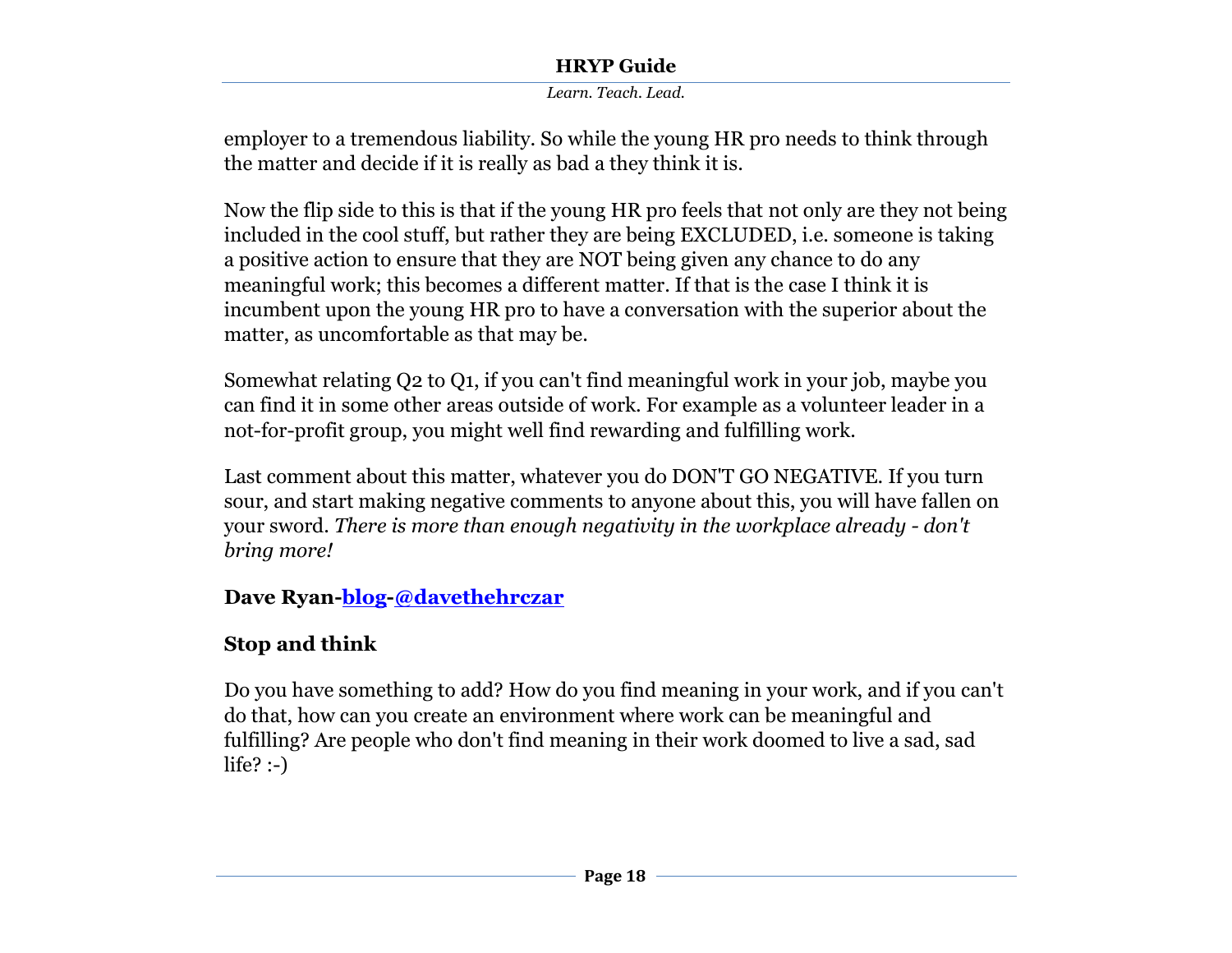*Learn. Teach. Lead.*

## **Getting into HR and finding a career path**

How can I get into HR? That question has been asked untold numbers of times, and the answer isn't always an easy one. And then there's the sticky issue of trying to figure out what's next when you finally *do* get into one of those highly coveted and treasured positions in the human resources field. :-) Let's see if we can shed some light on those issues today.

## **How I got into HR**

My story isn't the one that you normally hear. So many people I've met and interviewed over the years ended up "falling into" the HR profession through a growing admin role or by taking a slot nobody else wanted. Not me. I've always been around "people" problems. My parents own a small business, and I always saw the issues they had with hiring, retaining, and compensating their employees.

I knew there had to be a way to solve those issues, so I planned to get my degree in business management. Well, luckily for me, my favorite professor from my college years (Jim Kerner) assigned me a paper where I had to write about this thing called "human resources management." In my research, I realized that *this was what I'd always been looking for*. I couldn't believe there was actually an entire profession devoted to the issues I wanted to confront, and I decided then and there that HR was the career for me.

Once I graduated, I had to stay at my employer for a year since they helped to pay for my final semester of college. I was itching to find an HR role, and I was worried I'd forget everything I learned in college. So in January of 2009, I took and passed the PHR exam. When my year of indentured servitude was up with my employer (around February 2009), I started combing the career sites out there looking for an entry level HR gig. I found one with a local nonprofit organization, applied, and took on my first role in an HR capacity in April of 2009.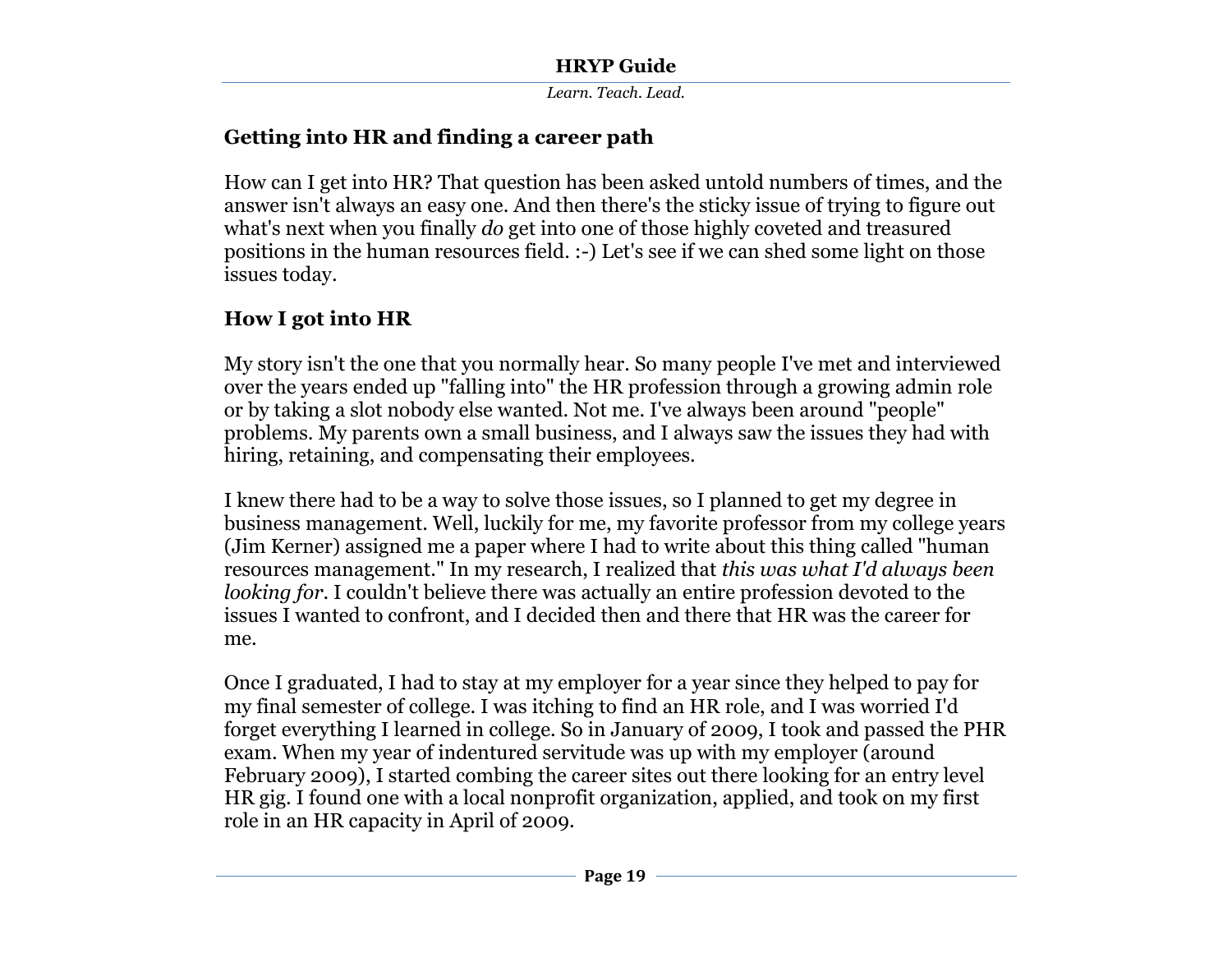*Learn. Teach. Lead.*

## **What's next (HR career path)**

I've spent a lot of time writing posts and recording videos to address this specific issue of advancing beyond the entry level human resources role. While I haven't made it too far along myself, I have asked a lot of people for their thoughts and opinions, and you'll find those below. First, here's what I have to say on the issue:

- [Rules for new HR professionals](http://upstarthr.com/rules-for-new-hr-professionals/)
- [How to move up](http://upstarthr.com/video-how-to-move-up-in-hr/) in HR
- [Ways entry level HR pros can be more relevant](http://upstarthr.com/3-ways-entry-level-hr-professionals-can-be-more-relevant/)
- Lessons from one [year in my HR career](http://upstarthr.com/lessons-from-one-year-in-hr-video/)

## **Thoughts from people who've been there, done that, and got the t-shirt**



I didn"t choose HR – initially. I was leaving the military and interviewing with a paper manufacturer for a supply management position. After the interviews, the team asked me if I had ever considered Human Resources. At the time, and it was not that long ago, my perception of HR was a very administrative (and boring) department that processed pay actions.

HR was definitely not the field for me. They offered me the

opportunity to spend some time with an HR department at one of the paper mills to see it in action. Sure, there was some processing of personnel actions and benefits work being done, but there were also employee relations, labor relations, staff development, recruitment and coaching actions going on. It was a pretty dynamic department.

*I took the job and haven't looked back since*. I am the Human Resource Director for a medical center of over 1400 employees and no, this was not my intention from the beginning - I grew into the position starting with the paper manufacturer, moving to an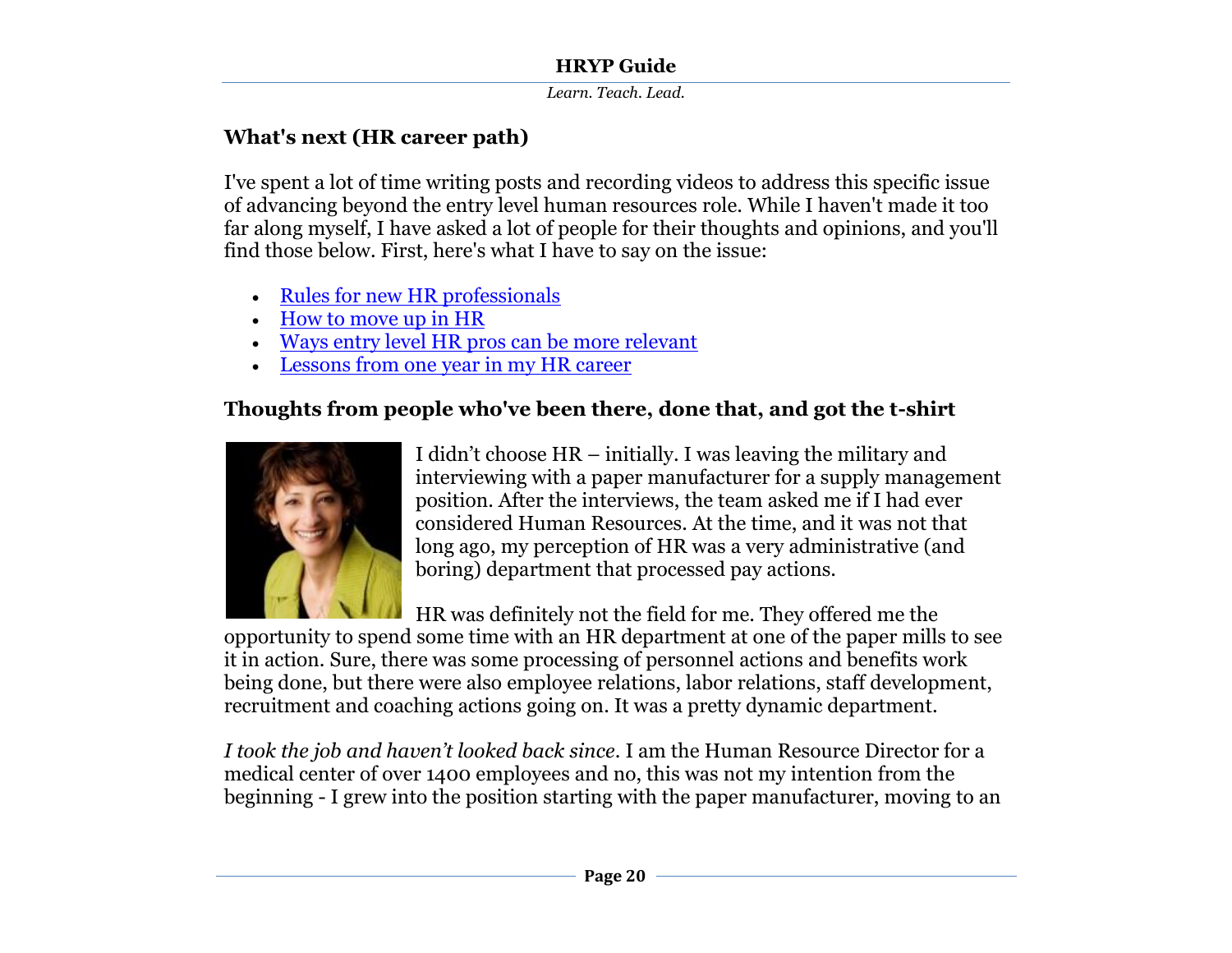*Learn. Teach. Lead.*

HR Department of 1 (eventually growing to 3!) for a privately held manufacturing company and then to my current position.

## **Lisa Rosendahl[-blog](http://www.lisarosendahl.com/)[-@lisarosendahl](http://twitter.com/lisarosendahl)**



I always knew I wanted to work in Business Administration but was unfamiliar with HR when I entered college. It wasn"t until my senior year of college that I settled on HR and joined the student chapter of [NASHRM.](http://www.nashrm.org/) My interested was piqued during a project that involved splitting our HR class into the Union and Management sides and trying to settle a labor dispute.

Once I learned about strikes, laws, and negotiations I was hooked. Only later did I figure out that HR is more than that. I really thought I would be arguing for a living and briefly considered a legal profession but this is where I ended up. I have reached the HR Director level but it was not my goal, nor is it to become a VP. *I just want to be able to do my job well*. The higher up you go the more stress you entail and I"ve decided I just don"t want that stress. I"d also like to change and focus more on training and development or look into other positions in the company – Operations for example.

## **Stephanie Walsh[-LinkedIn-](http://www.linkedin.com/in/swalsh2)[@thewitchinghr](http://twitter.com/thewitchinghr)**



I, like many in my generation, fell into HR by accident. I took a year off between my sophomore and junior years of college to work in a non-profit publishing organization – in the magazine editorial division. I thought my career path was going to be the writing/editing side of the publishing business and thought this entry level "Manuscript Typist" role would be my foot in the door. I fully intended to finish my degree at night and start moving into the publishing world at that time. You can"t believe how boring the

job was. I typed handwritten manuscripts (this was 32 years ago: pre-word processing!)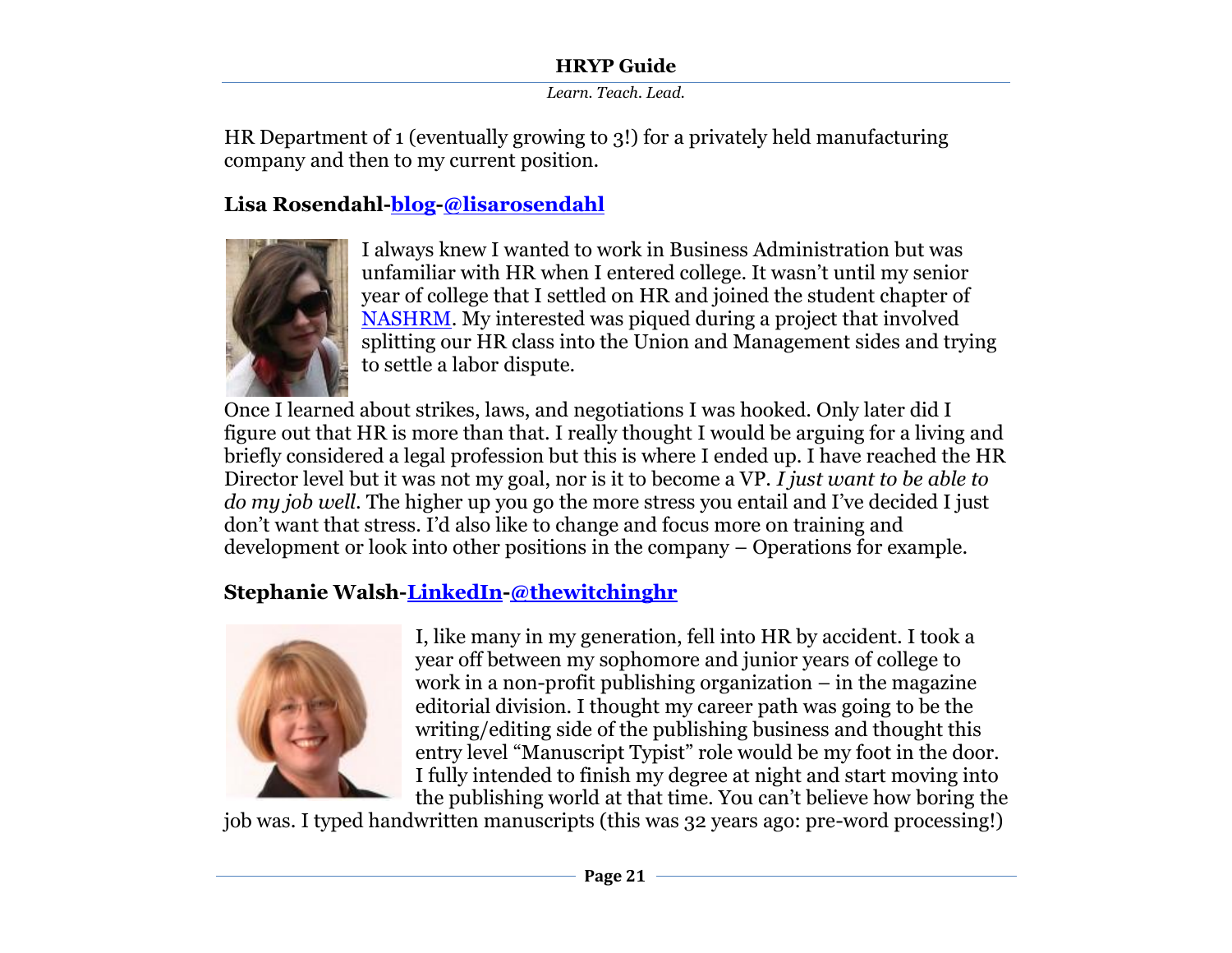*Learn. Teach. Lead.*

so that the editors could edit them. I was part of a pool of women. I was 19; the others were various ages from 23 to 65, all female.

I quickly determined that my plan had several flaws. But I had committed myself to this path and I was going to see it through. But to say the work was boring missed the truth of it by a mile. I"d have all my work finished by 11:00 or so and then I"d go hunting for something to do. I suggested to the supervisor that I be trained so that I could back up others in the department when they went on vacation and we made that happen. So, after about 3 weeks on the job, I essentially started to rotate through every other administrative and entry level professional job in the department. Within 6 months, I could and had done every job – and had done it well – that wasn"t a supervisory job or an editing job. I figured quickly that to go back to college and finish my degree ASAP was perhaps the better plan, and I returned to school in the spring.

Fast forward another year and a half and the "personnel department" of that organization hunted me down to see if I would join them upon my graduation. *I had established myself as a hardworking, team oriented producer*. And so, without another offer, I accepted. My thought was that by working in personnel I"d learn about organizations and their jobs and be able to decide on my direction. Turned out I really enjoyed the HR work. I headed up a robust summer intern program, backfilled for the recruiters, and generally *[made myself indispensible](http://www.rockethr.com/how-to-become-the-go-to-person)*.

After almost 3 years I applied for a vacant recruiter position. I was 24. I had basically done the job already. But my manager told me that the hiring managers in the rest of the organization saw me as an administrative employee, not a professional employee, and that if I really wanted to progress in HR I should join another organization in a professional position and then come back once I had established myself. Tough advice. Unfair advice. Totally true advice. So I did. I was gone in 4 months. But I never went back – and I never went back to HR as a practitioner. I went to the consulting world and began a career of running consulting/service businesses in the HR space.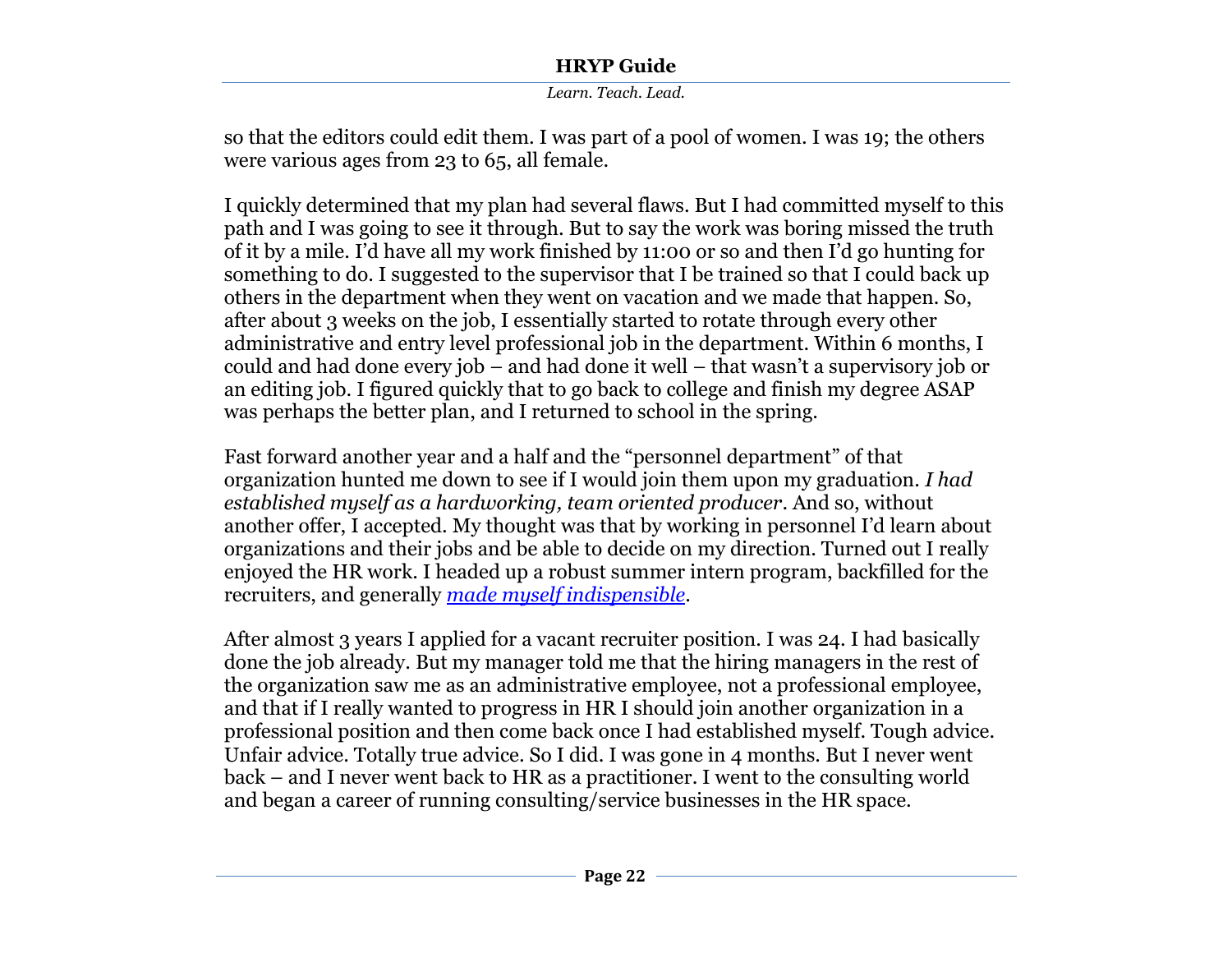*Learn. Teach. Lead.*

#### **China Gorman[-blog](http://chinagorman.com/)[-@chinagorman](http://twitter.com/chinagorman)**



"Hi, I'm Steve and I'm in HR..." "Hi, Steve!" (slight groan)"

Too often HR people sound like they"re in a 12-step program when they state that they are in Human Resources. That should be discouraging, but I find it to be a great driver! You see, I"m one of those rarities in HR. I chose to be in HR intentionally and it has been the only field I"ve ever been in! I didn"t fall into it at all. Actually, HR found me.

When I was going to college (the fabulous Ohio University) in the early 80's, there wasn"t a Human Resources program. In fact, the only class you could take was on Labor Relations. I was struggling trying to fit in as an Engineer and then a Chemist when I first started. One day on break at home I was talking to my parents and they made me see that I had a huge blind spot! My mom said, "Steve, do you notice that you"re always around people? You tend to do things with people all the time and you tend to also gather people together. Is there a major that focuses on people that you could go into?" I ended up in Interpersonal Communications and things took off!

My first gig was for a Fortune 100 company where I was an in-house recruiter for a group of client groups throughout the corporate offices. I loved placing folks in jobs and thought that I was heading down the right path. That"s when the issue of Company Culture smacked me right between the eyes! You see, you"re only allowed to do certain tasks in a large company. Things are very compartmentalized. I wanted to be more of a generalist, but that wasn"t allowed. Also, they wanted me to go into Manufacturing and I wanted nothing to do with that. I was young and naïve, so I left to pursue the world of an HR Generalist with very little experience.

Irony now steps in... My next 10 years of HR were in Manufacturing and they were phenomenal years! I got to practice HR from a grass roots level with people who were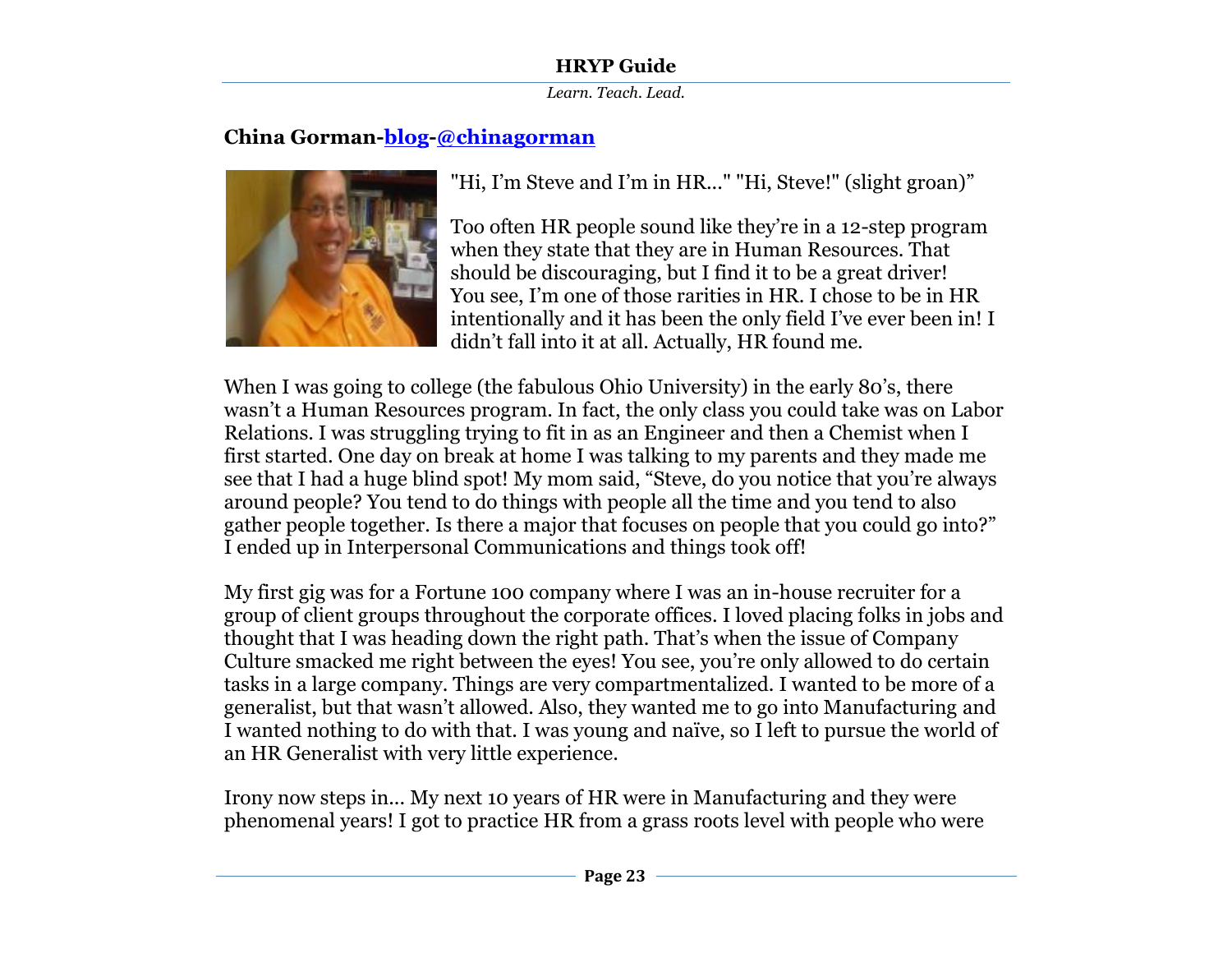*Learn. Teach. Lead.*

VERY human. *I realized that I needed to be in a culture where I could affect other's lives and they could affect min*e. I learned the value of practicing HR and being consistent with employees. *I spent much more time with the employees than I did with Management or my desk*. I was encouraged to do so and I have only benefited from that.

After manufacturing, I entered the world of consulting engineering and architecture as an HR Manager. During this time of my career, I began to develop and realize the power of networking within the greater HR community. I held a "semi-senior" role in the company and they encouraged me to get connected to the industry. At that time I became our local SHRM chapter President, began facilitating our monthly HR Roundtable (which I"ve been at for 12 years now), started developing and giving presentations to State Conferences and local chapters/businesses, joined the State Conference Committee and started the HR Net (an internet message board for HR professionals that goes out to over 5,700 folks worldwide each week). *Note from Ben: if you're interested in the HR Net, leave a comment below and I'll make sure Steve gets you the free signup info.*

I began to realize that I was a *businessperson who practiced HR* and changed my focus on how HR should be practiced. I began my career with the basics of recruiting, compliance and administration like most HR people. Now I was at a place where I wanted to be a Senior Executive of a company to influence the direction and strategy of HR in order for the business to be successful. I actually grew out of my role at the consulting firm. I never thought that would ever happen in my career.

And now, I'm the Executive Director of HR for a regional pizzeria company that is a Cincinnati tradition. All of the experiences I have gathered along the way have made me a more well-rounded human and I am more excited about being in HR now than when I started.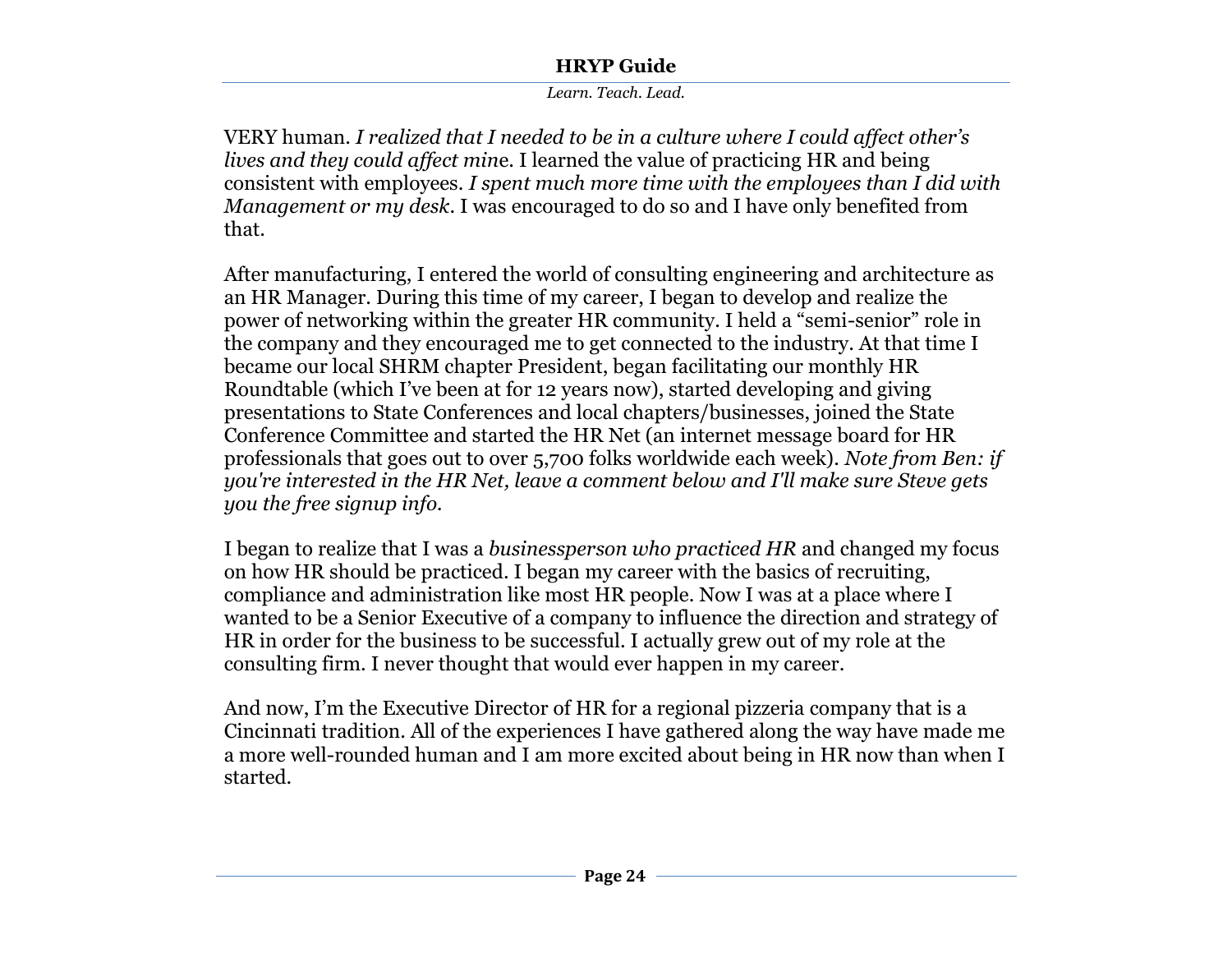*Learn. Teach. Lead.*

The great thing about our profession is that is does evolve. As long as there are humans at work, there will always be HR. It won"t look the same as it does even today and that is fantastic! We have a chance to define the future of workplaces, the direction of employee development and leverage the power of Social Media to provide great opportunities for people of any industry.

So... I"m Steve and I *LOVE* being in HR! It rocks and I wouldn"t trade it for any profession in the world!

#### **Steve Browne[-blog](http://sbrownehr.com/)[-@sbrownehr](http://twitter.com/sbrownehr)**



Don't fall into repetitive roles. The whole issue of HR having undefined job titles makes it tough, so make sure you're getting the experiences you want/need instead of reaching for a specific title. Each and every experience helps in the long road upward, so make sure you're doing things that help you to grow and develop instead of doing the same thing over and over again. Take opportunities to boost your experience level even if it only makes up a small portion of the overall job you're doing.

## **Allen Robinson[-blog](http://logicwriter.org/)[-@logicwriter](http://twitter.com/logicwriter)**



How did I end up in Human Resources? Was it a planned career choice? The short answer is no. It does remind me of a story. I was attending a SHRM Leadership Conference a number of years ago. The speaker said that they talked to a lot of kids in school and had yet to hear any child say, "When I grow up, I want to be a compensation and benefits manger for a Fortune 500 Company."

Now having said that, when I got into HR/Personnel (1990) I do not honestly think there was the professionalism that there is in the field today.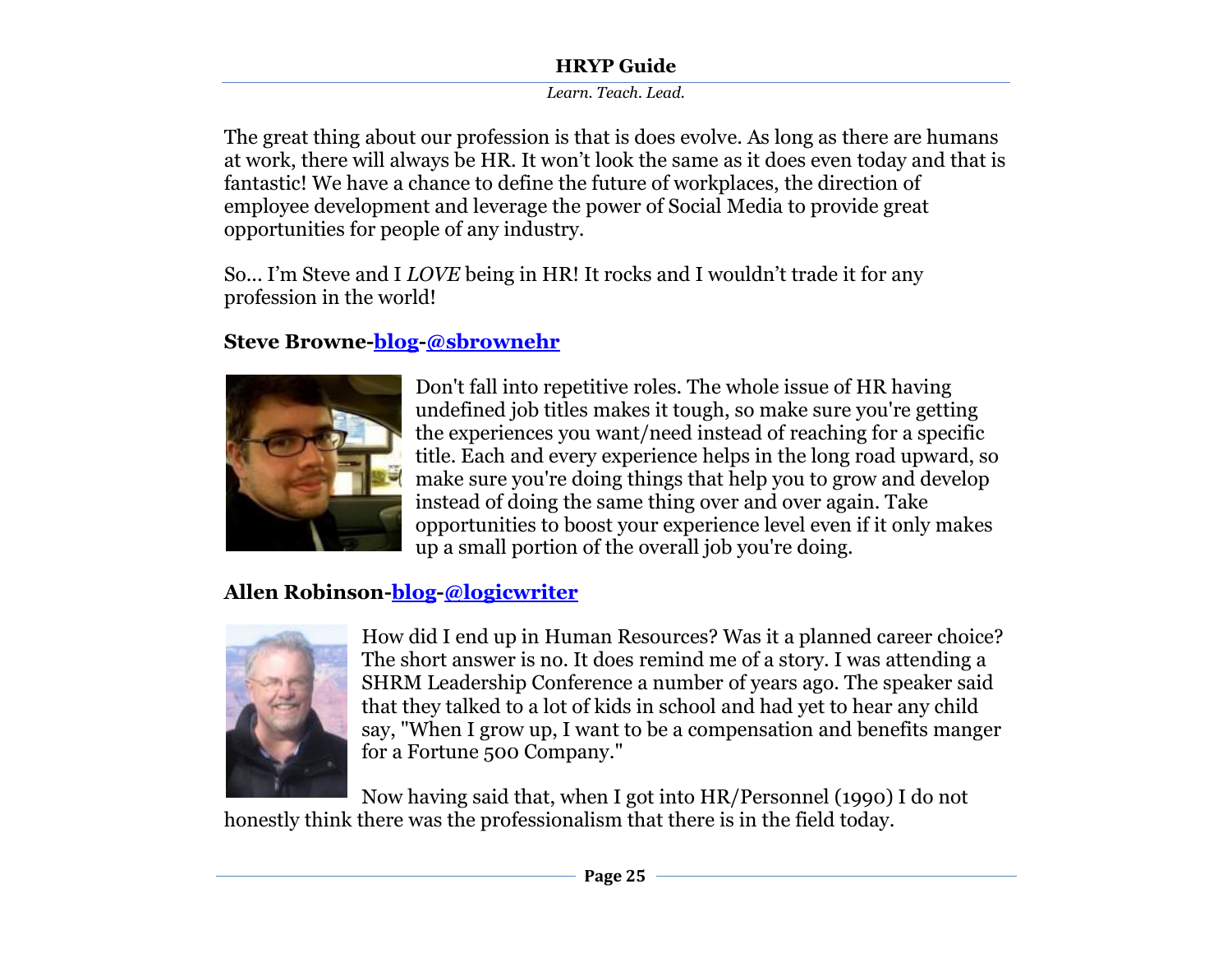*Learn. Teach. Lead.*

Fortunately, I think this is changing. I have had the opportunity to talk to numerous college classes and I am happy to report that I do hear many students say they want to work in Human Resources. That is heartening. *It tells me the work has become viewed with a higher degree of professionalism* and is revered and respected by some, if not all, CEOs.

While I do hold the title of "director," this was not necessarily where I was headed some 20 years ago when I got into this work. The company I work for has grown over the years and fortunately I been able to grow with them. I like to think that my growth has contributed to the overall growth of the company.

*Young HR pros should immerse themselves in their work, their field and the people that they meet*. Do not fear failure. Failure is a natural part of growth and development. Network with as many people as possible, if not for your career; do it as a way to develop your personal and professional network. Important friendships and relationship can be developed and nurtured in many different ways. For example, it might seem unlike that young man who works in HR in Alabama (*Note from Ben: he's talking about me, folks* :-)*)* could have a friend and HR colleague who is twice his age located 600 miles away in Central Illinois. How do relationships like this occur? It is not by happenstance. An HR pro works hard to meet people, make new friends, and grow their personal network, which in turn will give them a wealth of resources and experience which will be available to them when needed.

*Be happy, enjoy and revel in your work*. If you can't or don't, then do something else. Do something which will provide you happiness and enjoyment.

**Dave Ryan[-blog-](http://hrofficial.com/)[@davethehrczar](http://twitter.com/davethehrczar)**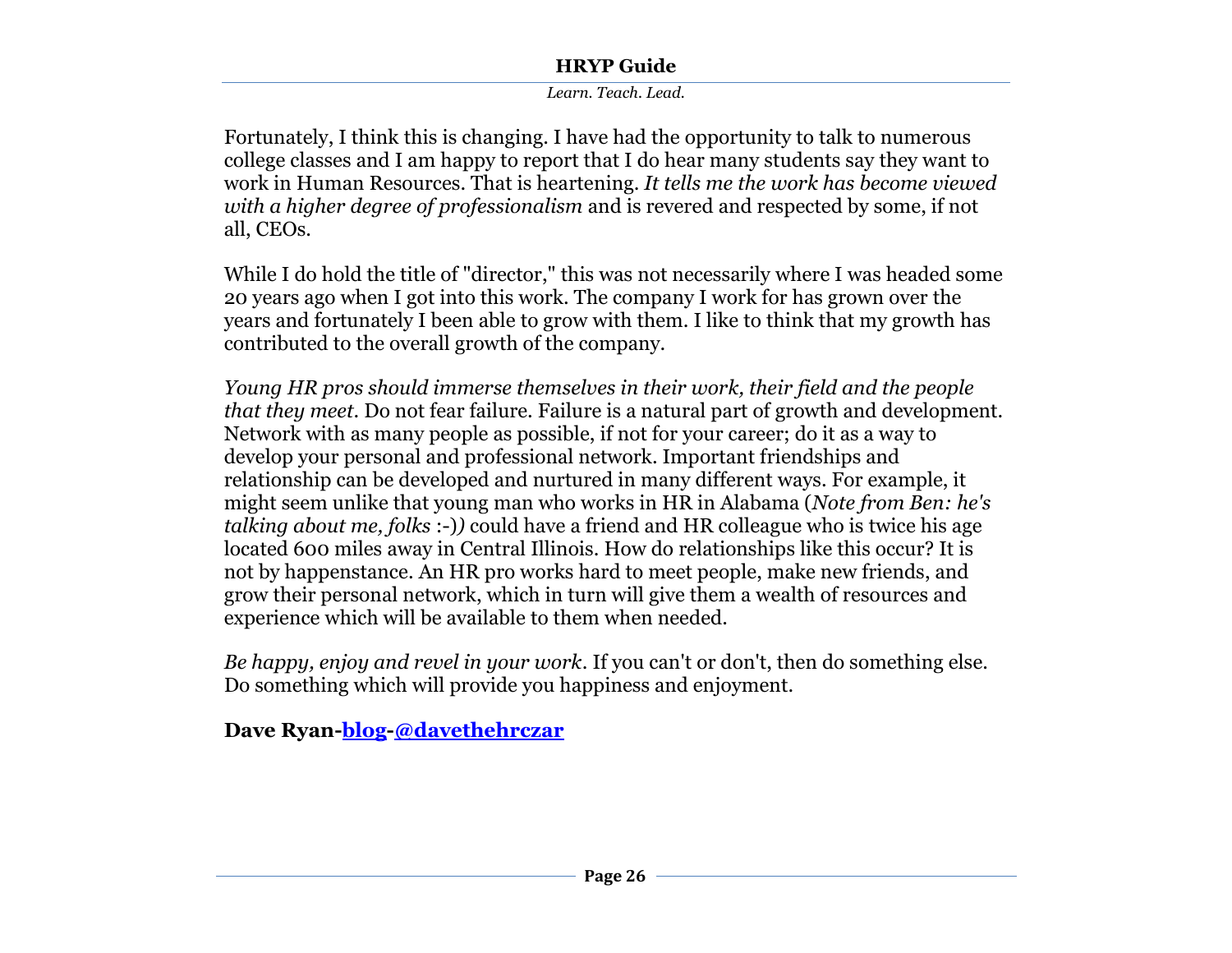*Learn. Teach. Lead.*

## **Stop and think**

Do you have something to add? How did you start your own career in HR? Maybe you didn't even start in HR at all, and you eventually found yourself in a role that was? I'd love to hear about your own story of career growth and advancement. If you're looking for your first role in the HR field, I'd love to hear from you as well on what you need to succeed.